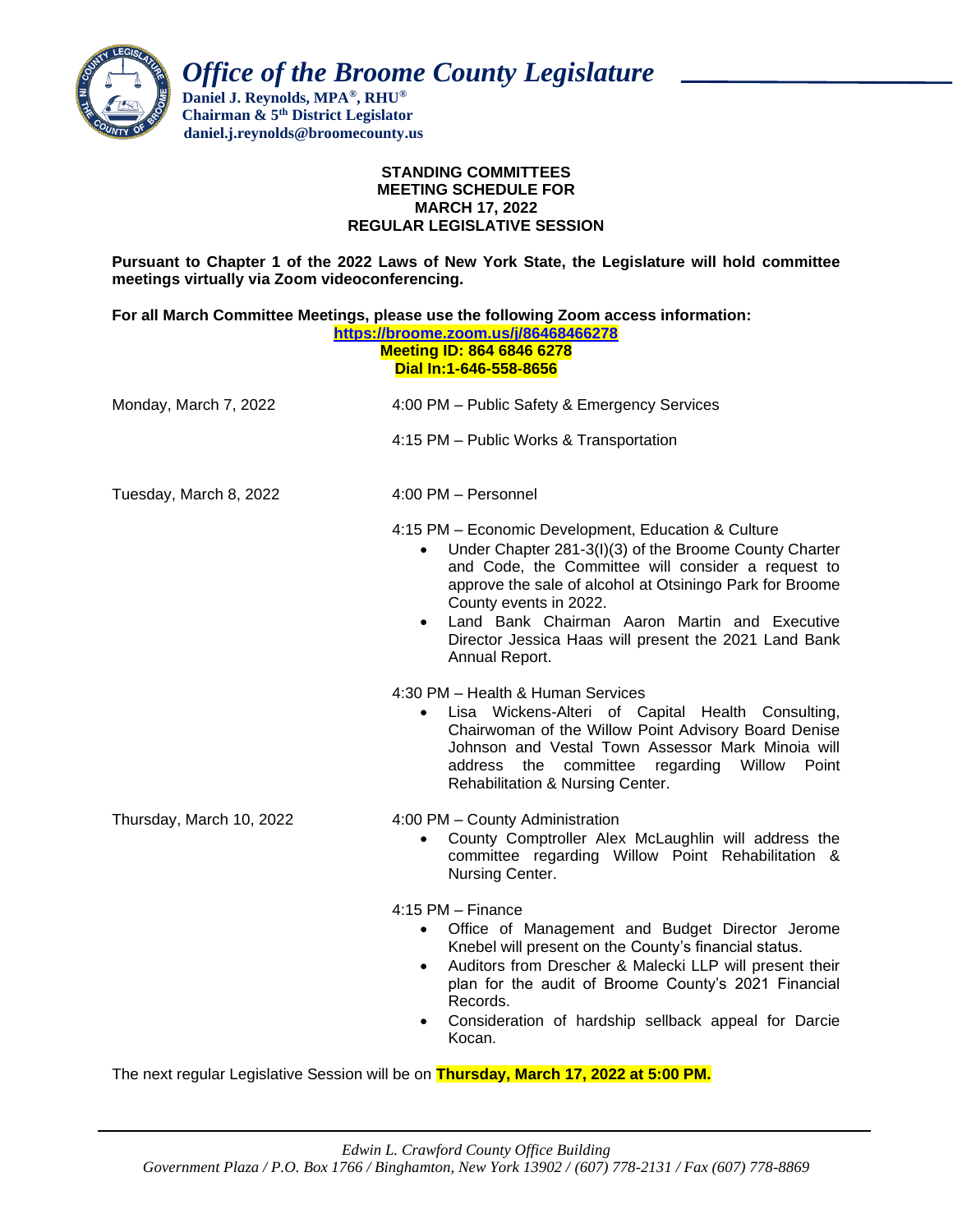## **AGENDA PUBLIC SAFETY & EMERGENCY SERVICES COMMITTEE Monday, March 7, 2022 4:00 PM**

# **<https://broome.zoom.us/j/86468466278> Meeting ID: 864 6846 6278 Dial In:1-646-558-8656**

- #38 [RESOLUTION AUTHORIZING A PERMANENT MERIT PAY STIPEND PROGRAM FOR](https://www.gobroomecounty.com/sites/default/files/dept/legis/03172022-38.pdf)  [THE OFFICE OF THE DISTRICT ATTORNEY](https://www.gobroomecounty.com/sites/default/files/dept/legis/03172022-38.pdf)
- #45 [RESOLUTION AUTHORIZING LABOR AGREEMENT WITH BROOME COUNTY](https://www.gobroomecounty.com/sites/default/files/dept/legis/03172022-45a.pdf)  [SHERIFF'S LAW ENFORCEMENT OFFICERS ASSOCIATION LOCAL 8500 FOR 2020-](https://www.gobroomecounty.com/sites/default/files/dept/legis/03172022-45a.pdf) [2024](https://www.gobroomecounty.com/sites/default/files/dept/legis/03172022-45a.pdf)
- **#46 [RESOLUTION CONFIRMING APPOINTMENTS TO MEMBERSHIP ON THE BROOME](https://www.gobroomecounty.com/sites/default/files/dept/legis/03172022-46.pdf)  [COUNTY TRAFFIC SAFETY BOARD](https://www.gobroomecounty.com/sites/default/files/dept/legis/03172022-46.pdf)**
- **#56 [RESOLUTION AUTHORIZING AMENDMENT TO THE AGREEMENT WITH DISH](https://www.gobroomecounty.com/sites/default/files/dept/legis/03172022-56.pdf)  [WIRELESS LLC FOR THE OFFICE OF EMERGENCY SERVICES FOR 2021-2026](https://www.gobroomecounty.com/sites/default/files/dept/legis/03172022-56.pdf)**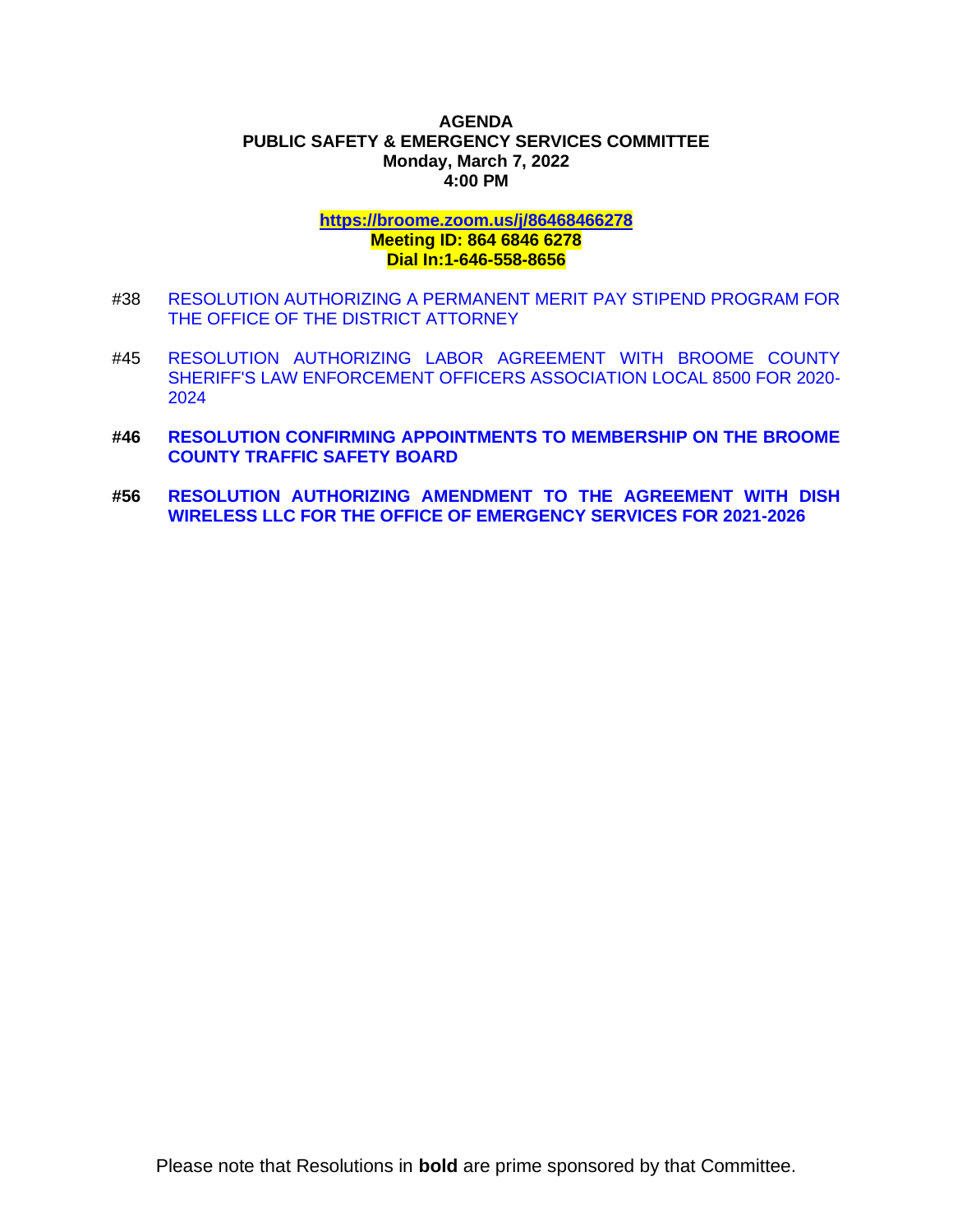## **AGENDA PUBLIC WORKS & TRANSPORTATION COMMITTEE Monday, March 7, 2022 4:15 PM**

## **<https://broome.zoom.us/j/86468466278> Meeting ID: 864 6846 6278 Dial In:1-646-558-8656**

- #7 [RESOLUTION AMENDING THE 2021 CAPITAL IMPROVEMENT PROGRAM](https://www.gobroomecounty.com/sites/default/files/dept/legis/03172022-07.pdf)
- **#42 [RESOLUTION AUTHORIZING THE EXPENDITURE OF AMERICAN RESCUE PLAN](https://www.gobroomecounty.com/sites/default/files/dept/legis/03172022-42.pdf)  [ACT \(ARPA\) FUNDS AND ADOPTING A PROGRAM GRANT BUDGET FOR THE](https://www.gobroomecounty.com/sites/default/files/dept/legis/03172022-42.pdf)  [DEPARTMENT OF AVIATION FOR 2021-2025](https://www.gobroomecounty.com/sites/default/files/dept/legis/03172022-42.pdf)**
- **#43 [RESOLUTION AUTHORIZING AMENDMENT TO THE AGREEMENT WITH GHD](https://www.gobroomecounty.com/sites/default/files/dept/legis/03172022-43.pdf)  [CONSULTING ENGINEERS FOR PROFESSIONAL SERVICES FOR THE DIVISION OF](https://www.gobroomecounty.com/sites/default/files/dept/legis/03172022-43.pdf)  [SOLID WASTE MANAGEMENT FOR 2010-2022](https://www.gobroomecounty.com/sites/default/files/dept/legis/03172022-43.pdf)**
- **#44 [RESOLUTION AUTHORIZING AN AGREEMENT WITH THE TOWN OF TRIANGLE](https://www.gobroomecounty.com/sites/default/files/dept/legis/03172022-44.pdf)  [FOR SNOW AND ICE CONTROL ON COUNTY ROADS AND HIGHWAYS FOR 2022](https://www.gobroomecounty.com/sites/default/files/dept/legis/03172022-44.pdf)**
- #53 [RESOLUTION AMENDING THE 2019 CAPITAL IMPROVEMENT PROGRAM](https://www.gobroomecounty.com/sites/default/files/dept/legis/03172022-53.pdf)
- **#58 [RESOLUTION AUTHORIZING AN AGREEMENT WITH C & S ENGINEERS, INC. FOR](https://www.gobroomecounty.com/sites/default/files/dept/legis/03172022-58.pdf)  [PROFESSIONAL ENGINEERING SERVICES FOR THE DEPARTMENT OF PARKS,](https://www.gobroomecounty.com/sites/default/files/dept/legis/03172022-58.pdf)  [RECREATION AND YOUTH SERVICES FOR 2022-2024](https://www.gobroomecounty.com/sites/default/files/dept/legis/03172022-58.pdf)**
- **#59 [RESOLUTION AUTHORIZING AN AGREEMENT WITH CPL ARCHITECTS,](https://www.gobroomecounty.com/sites/default/files/dept/legis/03172022-59.pdf)  [ENGINEERS, LANDSCAPE ARCHITECT](https://www.gobroomecounty.com/sites/default/files/dept/legis/03172022-59.pdf) AND SURVEYOR, D.P.C. FOR [PROFESSIONAL ENGINEERING SERVICES FOR THE DEPARTMENT OF PARKS,](https://www.gobroomecounty.com/sites/default/files/dept/legis/03172022-59.pdf)  [RECREATION AND YOUTH SERVICES FOR 2022-2024](https://www.gobroomecounty.com/sites/default/files/dept/legis/03172022-59.pdf)**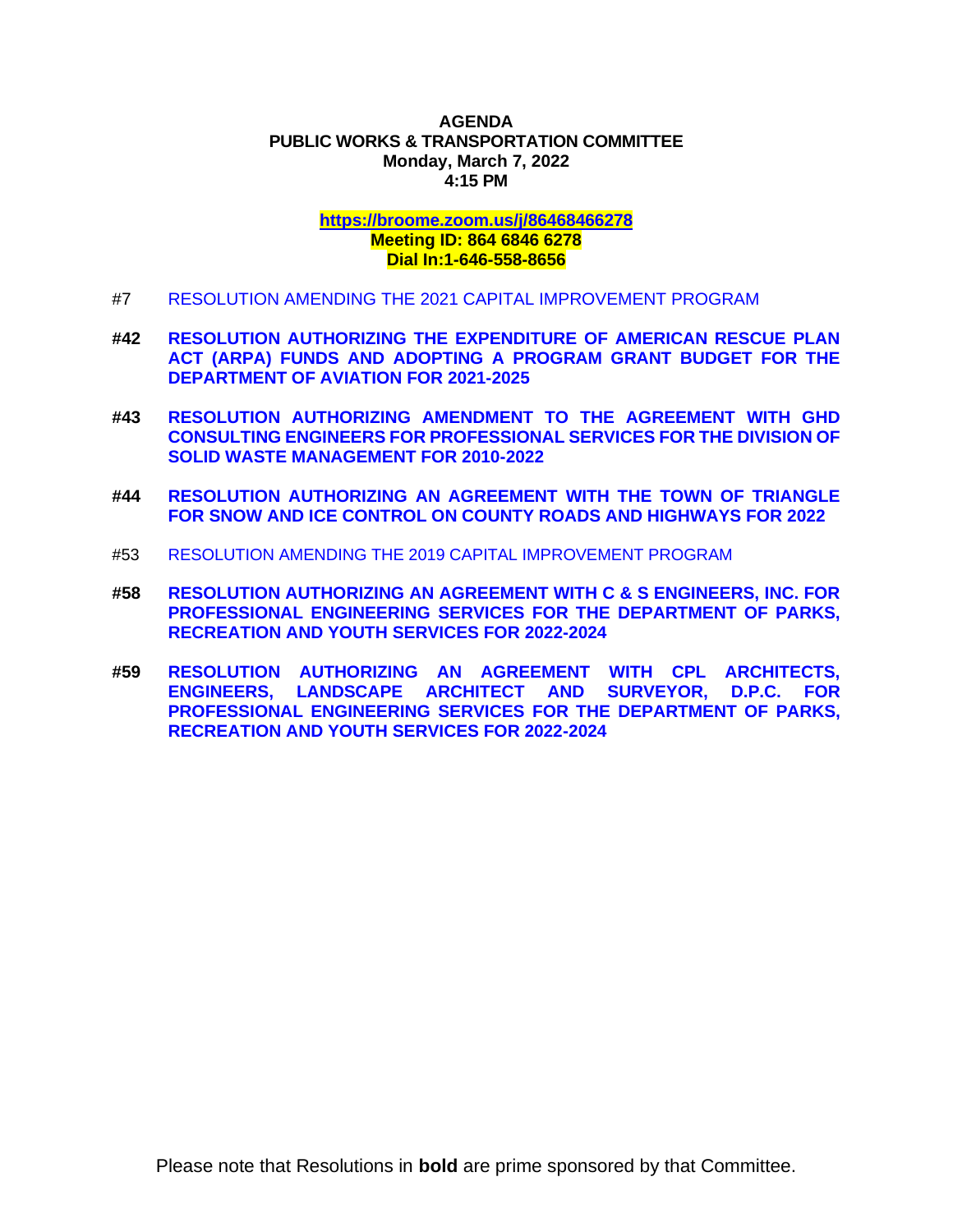## **AGENDA PERSONNEL COMMITTEE Tuesday, March 8, 2022 4:00 PM**

**<https://broome.zoom.us/j/86468466278>**

## **Meeting ID: 864 6846 6278 Dial In:1-646-558-8656**

- #23 [RESOLUTION AUTHORIZING RENEWAL OF THE IMMUNIZATION ACTION PLAN](https://www.gobroomecounty.com/sites/default/files/dept/legis/03172022-23a.pdf)  [GRANT FOR THE DEPARTMENT OF HEALTH AND ADOPTING A PROGRAM BUDGET](https://www.gobroomecounty.com/sites/default/files/dept/legis/03172022-23a.pdf)  [FOR 2022-2023](https://www.gobroomecounty.com/sites/default/files/dept/legis/03172022-23a.pdf)
- #24 [RESOLUTION AUTHORIZING RENEWAL OF THE HEALTHY NEIGHBORHOODS](https://www.gobroomecounty.com/sites/default/files/dept/legis/03172022-24.pdf)  [PROGRAM GRANT FOR THE DEPARTMENT OF HEALTH AND ADOPTING A](https://www.gobroomecounty.com/sites/default/files/dept/legis/03172022-24.pdf)  [PROGRAM BUDGET FOR 2022-2023](https://www.gobroomecounty.com/sites/default/files/dept/legis/03172022-24.pdf)
- #25 [RESOLUTION AUTHORIZING RENEWAL OF THE YOUTH TOBACCO](https://www.gobroomecounty.com/sites/default/files/dept/legis/03172022-25.pdf)  [ENFORCEMENT AND PREVENTION PROGRAM GRANT FOR THE DEPARTMENT OF](https://www.gobroomecounty.com/sites/default/files/dept/legis/03172022-25.pdf)  [HEALTH AND ADOPTING A PROGRAM BUDGET FOR 2022-2023](https://www.gobroomecounty.com/sites/default/files/dept/legis/03172022-25.pdf)
- #26 [RESOLUTION AUTHORIZING RENEWAL OF THE ENHANCED WATER SUPPLY](https://www.gobroomecounty.com/sites/default/files/dept/legis/03172022-26a.pdf)  [PROGRAM GRANT FOR THE DEPARTMENT OF HEALTH AND ADOPTING A](https://www.gobroomecounty.com/sites/default/files/dept/legis/03172022-26a.pdf)  [PROGRAM BUDGET FOR 2022-2023](https://www.gobroomecounty.com/sites/default/files/dept/legis/03172022-26a.pdf)
- #28 [RESOLUTION AUTHORIZING RENEWAL OF THE EXPANDED IN-HOME SERVICES](https://www.gobroomecounty.com/sites/default/files/dept/legis/03172022-28.pdf)  FOR THE ELDERLY [PROGRAM {EISEP\) GRANT FOR THE OFFICE FOR AGING AND](https://www.gobroomecounty.com/sites/default/files/dept/legis/03172022-28.pdf)  [ADOPTING A PROGRAM BUDGET FOR 2022-2023](https://www.gobroomecounty.com/sites/default/files/dept/legis/03172022-28.pdf)
- #29 [RESOLUTION AUTHORIZING RENEWAL OF THE COMMUNITY SERVICES FOR THE](https://www.gobroomecounty.com/sites/default/files/dept/legis/03172022-29.pdf)  [ELDERLY PROGRAM GRANT FOR THE OFFICE FOR AGING AND ADOPTING A](https://www.gobroomecounty.com/sites/default/files/dept/legis/03172022-29.pdf)  PROGRAM [BUDGET FOR 2022-2023](https://www.gobroomecounty.com/sites/default/files/dept/legis/03172022-29.pdf)
- #30 [RESOLUTION AUTHORIZING RENEWAL OF THE WELLNESS IN NUTRITION \(WIN\)](https://www.gobroomecounty.com/sites/default/files/dept/legis/03172022-30a.pdf)  [PROGRAM GRANT FOR THE OFFICE FOR AGING AND ADOPTING A PROGRAM](https://www.gobroomecounty.com/sites/default/files/dept/legis/03172022-30a.pdf)  [BUDGET FOR 2022-2023](https://www.gobroomecounty.com/sites/default/files/dept/legis/03172022-30a.pdf)
- **#38 [RESOLUTION AUTHORIZING A PERMANENT MERIT PAY STIPEND PROGRAM FOR](https://www.gobroomecounty.com/sites/default/files/dept/legis/03172022-38.pdf)  [THE OFFICE OF THE DISTRICT ATTORNEY](https://www.gobroomecounty.com/sites/default/files/dept/legis/03172022-38.pdf)**
- **#39 [RESOLUTION AUTHORIZING A PERSONNEL CHANGE REQUEST FOR THE](https://www.gobroomecounty.com/sites/default/files/dept/legis/03172022-39.pdf)  [DIVISION OF INFORMATION TECHNOLOGY](https://www.gobroomecounty.com/sites/default/files/dept/legis/03172022-39.pdf)**
- **#40 [RESOLUTION AUTHORIZING PERSONNEL CHANGE REQUESTS FOR THE](https://www.gobroomecounty.com/sites/default/files/dept/legis/03172022-40.pdf)  [WILLOW POINT REHABILITATION AND NURSING CENTER](https://www.gobroomecounty.com/sites/default/files/dept/legis/03172022-40.pdf)**
- **#45 [RESOLUTION AUTHORIZING LABOR AGREEMENT WITH BROOME COUNTY](https://www.gobroomecounty.com/sites/default/files/dept/legis/03172022-45a.pdf)  [SHERIFF'S LAW ENFORCEMENT OFFICERS ASSOCIATION LOCAL 8500 FOR 2020-](https://www.gobroomecounty.com/sites/default/files/dept/legis/03172022-45a.pdf) [2024](https://www.gobroomecounty.com/sites/default/files/dept/legis/03172022-45a.pdf)**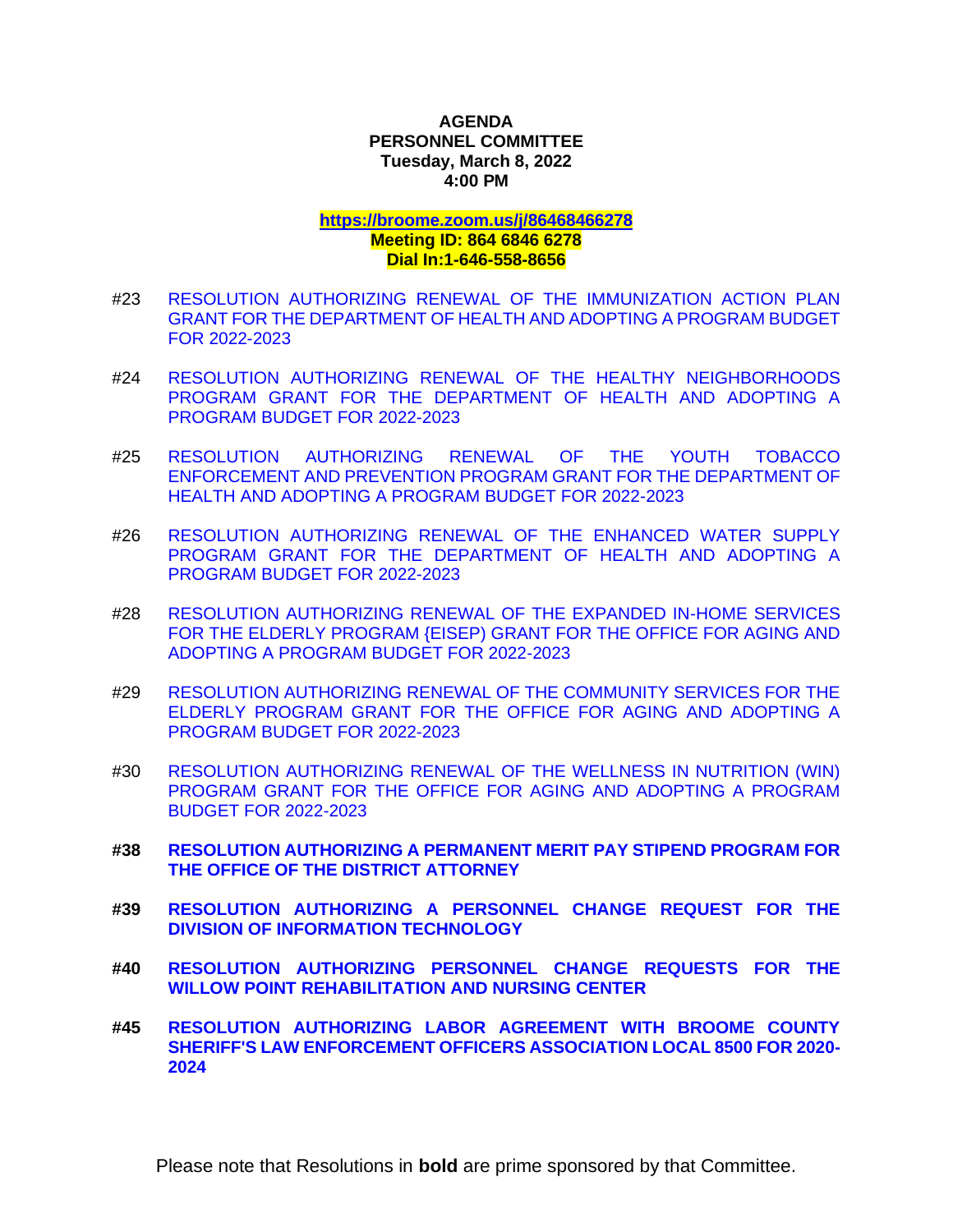#### **AGENDA ECONOMIC DEVELOPMENT, EDUCATION & CULTURE COMMITTEE Tuesday, March 8, 2022 4:15 PM**

# **<https://broome.zoom.us/j/86468466278> Meeting ID: 864 6846 6278 Dial In:1-646-558-8656**

- **#5 [RESOLUTION AUTHORIZING ACCEPTANCE OF NEW YORK STATE SYSTEMS](https://www.gobroomecounty.com/sites/default/files/dept/legis/03172022-05.pdf)  [CHANGE AND INCLUSIVE OPPORTUNITIES NETWORK \(NY SCION\) PROGRAM](https://www.gobroomecounty.com/sites/default/files/dept/legis/03172022-05.pdf)  [GRANT FOR THE OFFICE OF EMPLOYMENT AND TRAINING AND ADOPTING A](https://www.gobroomecounty.com/sites/default/files/dept/legis/03172022-05.pdf)  [PROGRAM BUDGET FOR 2022](https://www.gobroomecounty.com/sites/default/files/dept/legis/03172022-05.pdf)**
- **#6 [RESOLUTION AUTHORIZING AN AGREEMENT WITH IDEA KRAFT FOR](https://www.gobroomecounty.com/sites/default/files/dept/legis/03172022-06.pdf)  [PROFESSIONAL SERVICES FOR THE OFFICE OF EMPLOYMENT AND TRAINING](https://www.gobroomecounty.com/sites/default/files/dept/legis/03172022-06.pdf)  [FOR 2022](https://www.gobroomecounty.com/sites/default/files/dept/legis/03172022-06.pdf)**
- #7 [RESOLUTION AMENDING THE 2021 CAPITAL IMPROVEMENT PROGRAM](https://www.gobroomecounty.com/sites/default/files/dept/legis/03172022-07.pdf)
- **#8 [RESOLUTION DESIGNATING THE BROOME COUNTY LEGISLATURE AS LEAD](https://www.gobroomecounty.com/sites/default/files/dept/legis/03172022-08.pdf)  [AGENCY WITH RESPECT TO BROOME COUNTY AGRICULTURAL DISTRICT NO. 5](https://www.gobroomecounty.com/sites/default/files/dept/legis/03172022-08.pdf)  [AND RENDERING A "NEGATIVE DECLARATION" WITH RESPECT THERETO](https://www.gobroomecounty.com/sites/default/files/dept/legis/03172022-08.pdf)**
- **#9 [RESOLUTION ADOPTING A PLAN FOR THE MODIFICATION OF BROOME COUNTY](https://www.gobroomecounty.com/sites/default/files/dept/legis/03172022-09.pdf)  [AGRICULTURAL DISTRICTS NO. 5 PURSUANT TO SECTION 303-b OF THE](https://www.gobroomecounty.com/sites/default/files/dept/legis/03172022-09.pdf)  [AGRICULTURE AND MARKETS LAW](https://www.gobroomecounty.com/sites/default/files/dept/legis/03172022-09.pdf)**
- **#10 [RESOLUTION DESIGNATING THE BROOME COUNTY LEGISLATURE AS LEAD](https://www.gobroomecounty.com/sites/default/files/dept/legis/03172022-10.pdf)  [AGENCY AND ISSUING A NEGATIVE DECLARATION IN A SEQR DETERMINATION](https://www.gobroomecounty.com/sites/default/files/dept/legis/03172022-10.pdf)  [FOR THE REVIEW AND CONSOLIDATION OF AGRICULTURAL DISTRICT NO. 5](https://www.gobroomecounty.com/sites/default/files/dept/legis/03172022-10.pdf)**
- **#11 [RESOLUTION AUTHORIZING A PLAN FOR THE CONSOLIDATION OF BROOME](https://www.gobroomecounty.com/sites/default/files/dept/legis/03172022-11.pdf)  [COUNTY AGRICULTURAL DISTRICTS NOS. 3, 4 AND 5 INTO BROOME COUNTY](https://www.gobroomecounty.com/sites/default/files/dept/legis/03172022-11.pdf)  [AGRICULTURAL DISTRICT NO. 5, MODIFICATION AND RECERTIFICATION OF](https://www.gobroomecounty.com/sites/default/files/dept/legis/03172022-11.pdf)  [BROOME COUNTY AGRICULTURAL DISTRICT 5 PURSUANT TO SECTIONS 303-A](https://www.gobroomecounty.com/sites/default/files/dept/legis/03172022-11.pdf)  [AND 303-C OF THE AGRICULTURE AND MARKETS LAW](https://www.gobroomecounty.com/sites/default/files/dept/legis/03172022-11.pdf)**
- **#12 [RESOLUTION AUTHORIZING AGREEMENTS WITH VARIOUS PROPERTY OWNERS](https://www.gobroomecounty.com/sites/default/files/dept/legis/03172022-12.pdf)  [WITHIN THE BINGHAMTON, JOHNSON CITY AND ENDICOTT iDISTRICTS](https://www.gobroomecounty.com/sites/default/files/dept/legis/03172022-12.pdf)**
- **#13 [RESOLUTION AUTHORIZING AGREEMENTS WITH VARIOUS ARTISTS TO DISPLAY](https://www.gobroomecounty.com/sites/default/files/dept/legis/03172022-13.pdf)  [PUBLIC ART THROUGH THE iDISTRICTS MURALS AND MOSAICS PUBLIC ART](https://www.gobroomecounty.com/sites/default/files/dept/legis/03172022-13.pdf)  [PROGRAM FOR THE DEPARTMENT OF PLANNING FOR 2022-2024](https://www.gobroomecounty.com/sites/default/files/dept/legis/03172022-13.pdf)**
- **#14 [RESOLUTION AUTHORIZING AMENDMENT TO THE AGREEMENT WITH VARIOUS](https://www.gobroomecounty.com/sites/default/files/dept/legis/03172022-14.pdf)  [ARTISTS TO DISPLAY PUBLIC ART THROUGH THE iDISTRICTS MURALS AND](https://www.gobroomecounty.com/sites/default/files/dept/legis/03172022-14.pdf)  [MOSAICS PUBLIC ART PROGRAM FOR THE DEPARTMENT](https://www.gobroomecounty.com/sites/default/files/dept/legis/03172022-14.pdf) OF PLANNING FOR [2021-2024](https://www.gobroomecounty.com/sites/default/files/dept/legis/03172022-14.pdf)**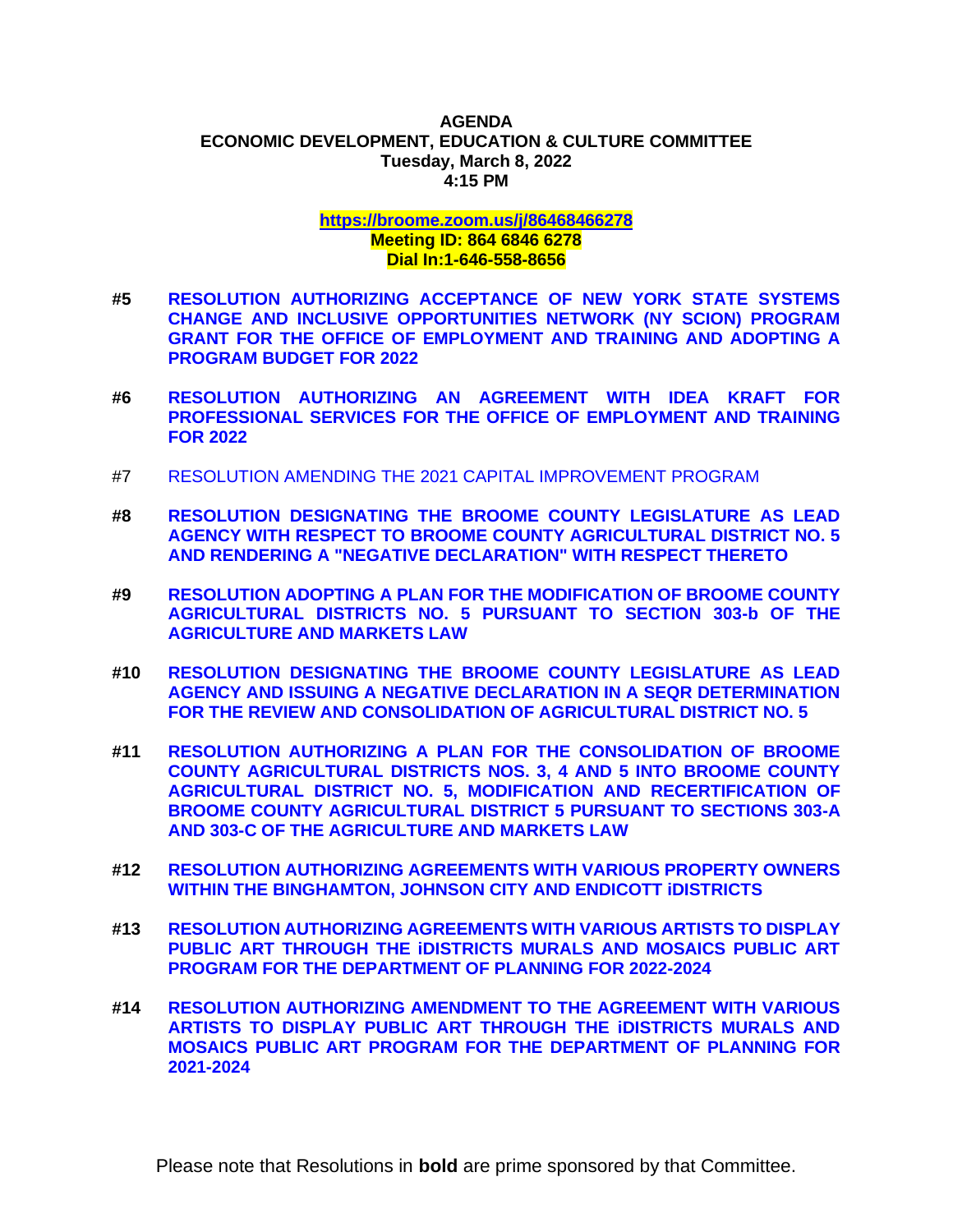- #58 [RESOLUTION AUTHORIZING AN AGREEMENT WITH C & S ENGINEERS, INC. FOR](https://www.gobroomecounty.com/sites/default/files/dept/legis/03172022-58.pdf)  [PROFESSIONAL ENGINEERING SERVICES FOR THE DEPARTMENT OF PARKS,](https://www.gobroomecounty.com/sites/default/files/dept/legis/03172022-58.pdf) [RECREATION AND YOUTH SERVICES FOR 2022-2024](https://www.gobroomecounty.com/sites/default/files/dept/legis/03172022-58.pdf)
- #59 [RESOLUTION AUTHORIZING AN AGREEMENT WITH CPL ARCHITECTS,](https://www.gobroomecounty.com/sites/default/files/dept/legis/03172022-59.pdf)  [ENGINEERS, LANDSCAPE ARCHITECT](https://www.gobroomecounty.com/sites/default/files/dept/legis/03172022-59.pdf) AND SURVEYOR, D.P.C. FOR [PROFESSIONAL ENGINEERING SERVICES FOR THE DEPARTMENT OF PARKS,](https://www.gobroomecounty.com/sites/default/files/dept/legis/03172022-59.pdf)  [RECREATION AND YOUTH SERVICES FOR 2022-2024](https://www.gobroomecounty.com/sites/default/files/dept/legis/03172022-59.pdf)

### **#60 [RESOLUTION AUTHORIZING AN AMENDMENT TO RESOLUTIONS 2021-282, 2021-](https://www.gobroomecounty.com/sites/default/files/dept/legis/03172022-60.pdf) [316 AND 2021-535 PROVIDING FUNDS TO SUPPORT ECONOMIC DEVELOPMENT](https://www.gobroomecounty.com/sites/default/files/dept/legis/03172022-60.pdf)  [AND COMMUNITY PROJECTS IN BROOME COUNTY](https://www.gobroomecounty.com/sites/default/files/dept/legis/03172022-60.pdf)**

Under Chapter 281-3(I)(3) of the Broome County Charter and Code, the Committee will consider a request to approve the sale of alcohol for Broome Bands Together, the 2022 Cars and Bikes at Otsiningo Park, the 2022 Spiedie Fest & Balloon Rally, the 2022 Polka Festival and the 2022 Harvest Festival at Otsiningo Park.

Land Bank Chairman Aaron Martin and Executive Director Jessica Haas will present the 2021 Land Bank Annual Report.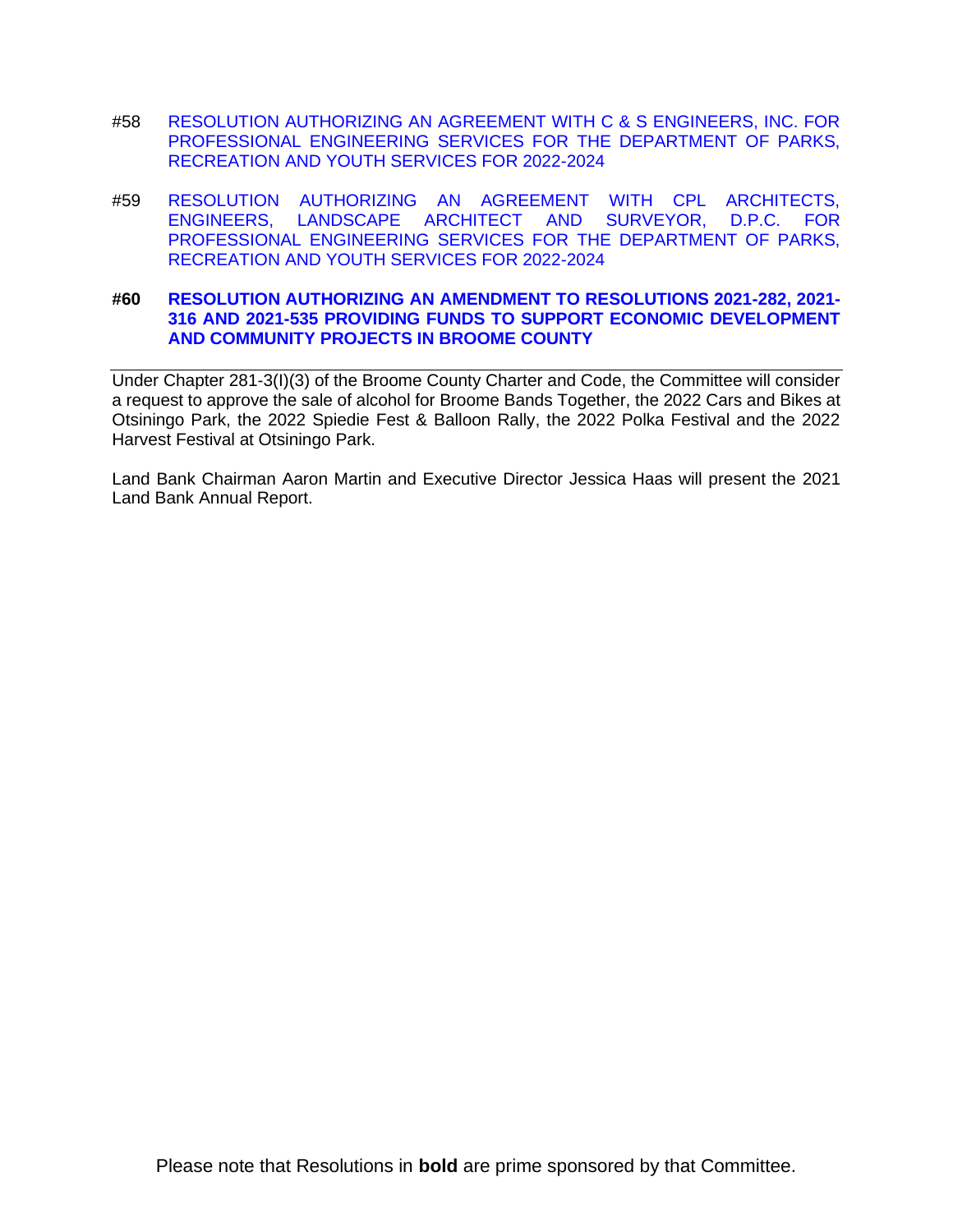## **AGENDA HEALTH & HUMAN SERVICES COMMITTEE Tuesday, March 8, 2022 4:30 PM**

**<https://broome.zoom.us/j/86468466278>**

## **Meeting ID: 864 6846 6278 Dial In:1-646-558-8656**

- **#17 [RESOLUTION CONFIRMING APPOINTMENTS TO MEMBERSHIP ON THE BROOME](https://www.gobroomecounty.com/sites/default/files/dept/legis/03172022-17.pdf)  [COUNTY YOUTH BUREAU ADVISORY BOARD](https://www.gobroomecounty.com/sites/default/files/dept/legis/03172022-17.pdf)**
- **#18 [RESOLUTION AUTHORIZING RENEWAL OF THE FLEXIBLE FUNDS FOR FAMILY](https://www.gobroomecounty.com/sites/default/files/dept/legis/03172022-18.pdf)  [SERVICES PROGRAM FOR THE DEPARTMENT OF SOCIAL SERVICES, ADOPTING](https://www.gobroomecounty.com/sites/default/files/dept/legis/03172022-18.pdf)  [A PROGRAM BUDGET AND RENEWING THE AGREEMENTS WITH THE BROOME](https://www.gobroomecounty.com/sites/default/files/dept/legis/03172022-18.pdf)  [COUNTY COUNCIL OF CHURCHES AND RISE FOR 2022-2023](https://www.gobroomecounty.com/sites/default/files/dept/legis/03172022-18.pdf)**
- **#19 [RESOLUTION AUTHORIZING RENEWAL OF THE HOMELESS CODE BLUE](https://www.gobroomecounty.com/sites/default/files/dept/legis/03172022-19.pdf)  [PROGRAM GRANT FOR THE DEPARTMENT OF SOCIAL SERVICES, ADOPTING A](https://www.gobroomecounty.com/sites/default/files/dept/legis/03172022-19.pdf)  [PROGRAM BUDGET, AND RENEWING AN AGREEMENT WITH THE VOLUNTEERS](https://www.gobroomecounty.com/sites/default/files/dept/legis/03172022-19.pdf)  [OF AMERICA, THE YWCA, THE YMCA AND A-1 COURTESY CAB TO ADMINISTER](https://www.gobroomecounty.com/sites/default/files/dept/legis/03172022-19.pdf)  [SAID PROGRAM FOR 2021-202](https://www.gobroomecounty.com/sites/default/files/dept/legis/03172022-19.pdf)**
- **#20 [RESOLUTION AUTHORIZING AMENDMENT TO THE AGREEMENT WITH VARIOUS](https://www.gobroomecounty.com/sites/default/files/dept/legis/03172022-20.pdf)  [HOTELS/MOTELS FOR EMERGENCY HOUSING FOR THE HOMELESS FOR THE](https://www.gobroomecounty.com/sites/default/files/dept/legis/03172022-20.pdf)  [DEPARTMENT OF SOCIAL SERVICES FOR 2022](https://www.gobroomecounty.com/sites/default/files/dept/legis/03172022-20.pdf)**
- **#21 [RESOLUTION AUTHORIZING THE ENTERING INTO AN AGREEMENT WITH](https://www.gobroomecounty.com/sites/default/files/dept/legis/03172022-21.pdf)  [CHILDREN'S HOME OF WYOMING CONFERENCE \(CHOWC\) FOR JUVENILE](https://www.gobroomecounty.com/sites/default/files/dept/legis/03172022-21.pdf)  [JUSTICE YOUTH ALTERNATIVES FOR THE DEPARTMENT OF SOCIAL SERVICES](https://www.gobroomecounty.com/sites/default/files/dept/legis/03172022-21.pdf)  [FOR THE PERIOD 2021-2022](https://www.gobroomecounty.com/sites/default/files/dept/legis/03172022-21.pdf)**
- **#22 [RESOLUTION AUTHORIZING RENEWAL OF THE CHILD FATALITY REVIEW TEAM](https://www.gobroomecounty.com/sites/default/files/dept/legis/03172022-22.pdf)  [PROGRAM GRANT FOR THE DEPARTMENT OF HEALTH AND ADOPTING A](https://www.gobroomecounty.com/sites/default/files/dept/legis/03172022-22.pdf)  [PROGRAM BUDGET FOR 2022-2023](https://www.gobroomecounty.com/sites/default/files/dept/legis/03172022-22.pdf)**
- **#23 [RESOLUTION AUTHORIZING RENEWAL OF THE IMMUNIZATION ACTION PLAN](https://www.gobroomecounty.com/sites/default/files/dept/legis/03172022-23a.pdf)  [GRANT FOR THE DEPARTMENT OF HEALTH AND ADOPTING A PROGRAM](https://www.gobroomecounty.com/sites/default/files/dept/legis/03172022-23a.pdf)  [BUDGET FOR 2022-2023](https://www.gobroomecounty.com/sites/default/files/dept/legis/03172022-23a.pdf)**
- **#24 [RESOLUTION AUTHORIZING RENEWAL OF THE HEALTHY NEIGHBORHOODS](https://www.gobroomecounty.com/sites/default/files/dept/legis/03172022-24.pdf)  [PROGRAM GRANT FOR THE DEPARTMENT OF HEALTH AND ADOPTING A](https://www.gobroomecounty.com/sites/default/files/dept/legis/03172022-24.pdf)  [PROGRAM BUDGET FOR 2022-2023](https://www.gobroomecounty.com/sites/default/files/dept/legis/03172022-24.pdf)**
- **#25 [RESOLUTION AUTHORIZING RENEWAL OF THE YOUTH TOBACCO](https://www.gobroomecounty.com/sites/default/files/dept/legis/03172022-25.pdf)  [ENFORCEMENT AND PREVENTION PROGRAM GRANT FOR THE DEPARTMENT](https://www.gobroomecounty.com/sites/default/files/dept/legis/03172022-25.pdf)  [OF HEALTH AND ADOPTING A PROGRAM BUDGET FOR 2022-2023](https://www.gobroomecounty.com/sites/default/files/dept/legis/03172022-25.pdf)**
- **#26 [RESOLUTION AUTHORIZING RENEWAL OF THE ENHANCED WATER SUPPLY](https://www.gobroomecounty.com/sites/default/files/dept/legis/03172022-26a.pdf)  [PROGRAM GRANT FOR THE DEPARTMENT OF HEALTH AND ADOPTING A](https://www.gobroomecounty.com/sites/default/files/dept/legis/03172022-26a.pdf)  [PROGRAM BUDGET FOR 2022-2023](https://www.gobroomecounty.com/sites/default/files/dept/legis/03172022-26a.pdf)**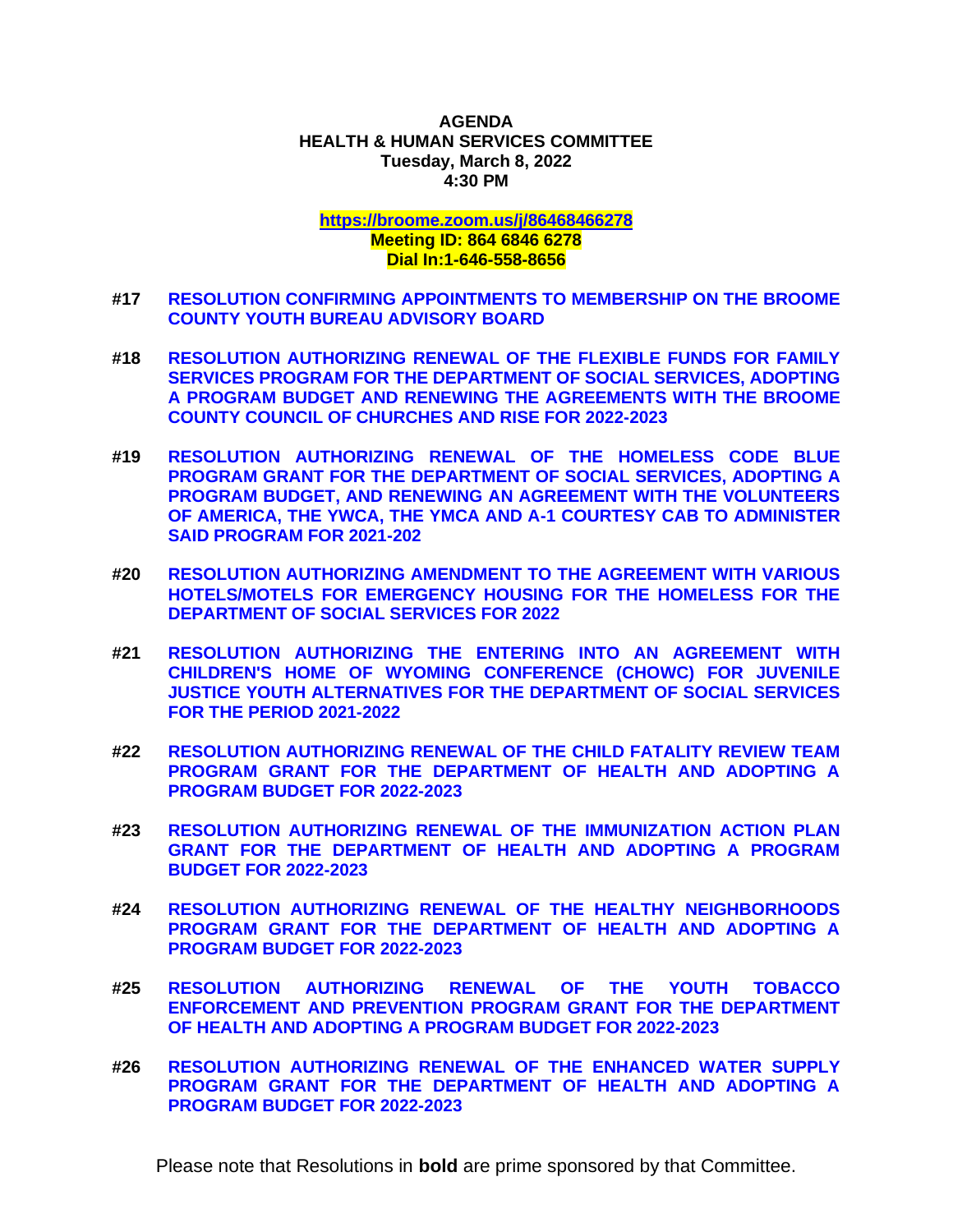- **#27 [RESOLUTION AUTHORIZING AN AGREEMENT WITH VARIOUS VENDORS TO MEET](https://www.gobroomecounty.com/sites/default/files/dept/legis/03172022-27a.pdf)  [THE OBJECTIVES OF THE ELC-COVID-19 SCHOOL TESTING GRANT FOR THE](https://www.gobroomecounty.com/sites/default/files/dept/legis/03172022-27a.pdf)  [HEALTH DEPARTMENT FOR 2022](https://www.gobroomecounty.com/sites/default/files/dept/legis/03172022-27a.pdf)**
- **#28 [RESOLUTION AUTHORIZING RENEWAL OF THE EXPANDED IN-HOME SERVICES](https://www.gobroomecounty.com/sites/default/files/dept/legis/03172022-28.pdf)  FOR THE ELDERLY [PROGRAM {EISEP\) GRANT FOR THE OFFICE FOR AGING AND](https://www.gobroomecounty.com/sites/default/files/dept/legis/03172022-28.pdf)  [ADOPTING A PROGRAM BUDGET FOR 2022-2023](https://www.gobroomecounty.com/sites/default/files/dept/legis/03172022-28.pdf)**
- **#29 [RESOLUTION AUTHORIZING RENEWAL OF THE COMMUNITY SERVICES FOR THE](https://www.gobroomecounty.com/sites/default/files/dept/legis/03172022-29.pdf)  [ELDERLY PROGRAM GRANT FOR THE OFFICE FOR AGING AND ADOPTING A](https://www.gobroomecounty.com/sites/default/files/dept/legis/03172022-29.pdf)  [PROGRAM BUDGET FOR 2022-2023](https://www.gobroomecounty.com/sites/default/files/dept/legis/03172022-29.pdf)**
- **#30 [RESOLUTION AUTHORIZING RENEWAL OF THE WELLNESS IN NUTRITION \(WIN\)](https://www.gobroomecounty.com/sites/default/files/dept/legis/03172022-30a.pdf) [PROGRAM GRANT FOR THE OFFICE FOR AGING AND ADOPTING A PROGRAM](https://www.gobroomecounty.com/sites/default/files/dept/legis/03172022-30a.pdf)  [BUDGET FOR 2022-2023](https://www.gobroomecounty.com/sites/default/files/dept/legis/03172022-30a.pdf)**
- **#31 [RESOLUTION AUTHORIZING RENEWAL OF THE NEW YORK CONNECTS](https://www.gobroomecounty.com/sites/default/files/dept/legis/03172022-31.pdf)  [EXPANSION AND ENHANCEMENT \(E&E\) PROGRAM GRANT FOR THE OFFICE FOR](https://www.gobroomecounty.com/sites/default/files/dept/legis/03172022-31.pdf)  [AGING AND ADOPTING A PROGRAM BUDGET FOR 2022-2023](https://www.gobroomecounty.com/sites/default/files/dept/legis/03172022-31.pdf)**
- **#32 [RESOLUTION AUTHORIZING RENEWAL OF THE UNMET NEED PROGRAM GRANT](https://www.gobroomecounty.com/sites/default/files/dept/legis/03172022-32.pdf)  [FOR THE OFFICE FOR AGING AND ADOPTING A PROGRAM BUDGET FOR 2022-](https://www.gobroomecounty.com/sites/default/files/dept/legis/03172022-32.pdf) [2023](https://www.gobroomecounty.com/sites/default/files/dept/legis/03172022-32.pdf)**
- **#33 [RESOLUTION AUTHORIZING RENEWAL OF THE HEALTH INSURANCE](https://www.gobroomecounty.com/sites/default/files/dept/legis/03172022-33.pdf)  [INFORMATION AND COUNSELING ASSISTANCE PROGRAM GRANT, ADOPTING A](https://www.gobroomecounty.com/sites/default/files/dept/legis/03172022-33.pdf)  [PROGRAM BUDGET AND RENEWING AN AGREEMENT WITH ACTION FOR](https://www.gobroomecounty.com/sites/default/files/dept/legis/03172022-33.pdf) OLDER [PERSONS, INC. FOR 2022-2023](https://www.gobroomecounty.com/sites/default/files/dept/legis/03172022-33.pdf)**
- **#34 [RESOLUTION AUTHORIZING RENEWAL OF CAREGIVER RESOURCE CENTER](https://www.gobroomecounty.com/sites/default/files/dept/legis/03172022-34.pdf)  [PROGRAM GRANT FOR THE OFFICE FOR AGING AND ADOPTING A PROGRAM](https://www.gobroomecounty.com/sites/default/files/dept/legis/03172022-34.pdf)  [BUDGET FOR 2022-2023](https://www.gobroomecounty.com/sites/default/files/dept/legis/03172022-34.pdf)**
- **#35 [RESOLUTION AUTHORIZING RENEWAL OF THE TRANSPORTATION PROGRAM](https://www.gobroomecounty.com/sites/default/files/dept/legis/03172022-35.pdf)  [GRANT FOR THE OFFICE FOR AGING AND ADOPTING A PROGRAM BUDGET FOR](https://www.gobroomecounty.com/sites/default/files/dept/legis/03172022-35.pdf)  [2022-2023](https://www.gobroomecounty.com/sites/default/files/dept/legis/03172022-35.pdf)**
- **#36 [RESOLUTION AUTHORIZING RENEWAL OF CONGREGATE SERVICES INITIATIVE](https://www.gobroomecounty.com/sites/default/files/dept/legis/03172022-36.pdf)  [\(CSI\) PROGRAM GRANT FOR THE OFFICE FOR AGING AND ADOPTING A](https://www.gobroomecounty.com/sites/default/files/dept/legis/03172022-36.pdf)  [PROGRAM BUDGET FOR 2022-2023](https://www.gobroomecounty.com/sites/default/files/dept/legis/03172022-36.pdf)**
- **#37 [RESOLUTION AUTHORIZING AMENDMENT TO AN AGREEMENT WITH REGIONAL](https://www.gobroomecounty.com/sites/default/files/dept/legis/03172022-37.pdf)  [CARE NETWORK, LLC FOR TEMPORARY HEALTHCARE PROFESSIONALS FOR](https://www.gobroomecounty.com/sites/default/files/dept/legis/03172022-37.pdf)  [THE WILLOW POINT REHABILITATION AND NURSING CENTER FOR 2022](https://www.gobroomecounty.com/sites/default/files/dept/legis/03172022-37.pdf)**
- #40 [RESOLUTION AUTHORIZING PERSONNEL CHANGE REQUESTS FOR THE WILLOW](https://www.gobroomecounty.com/sites/default/files/dept/legis/03172022-40.pdf)  [POINT REHABILITATION AND NURSING CENTER](https://www.gobroomecounty.com/sites/default/files/dept/legis/03172022-40.pdf)
- **#47 [RESOLUTION CONFIRMING APPOINTMENT TO MEMBERSHIP ON THE BROOME](https://www.gobroomecounty.com/sites/default/files/dept/legis/03172022-47.pdf)  [COUNTY FAMILY VIOLENCE PREVENTION COUNCIL](https://www.gobroomecounty.com/sites/default/files/dept/legis/03172022-47.pdf)**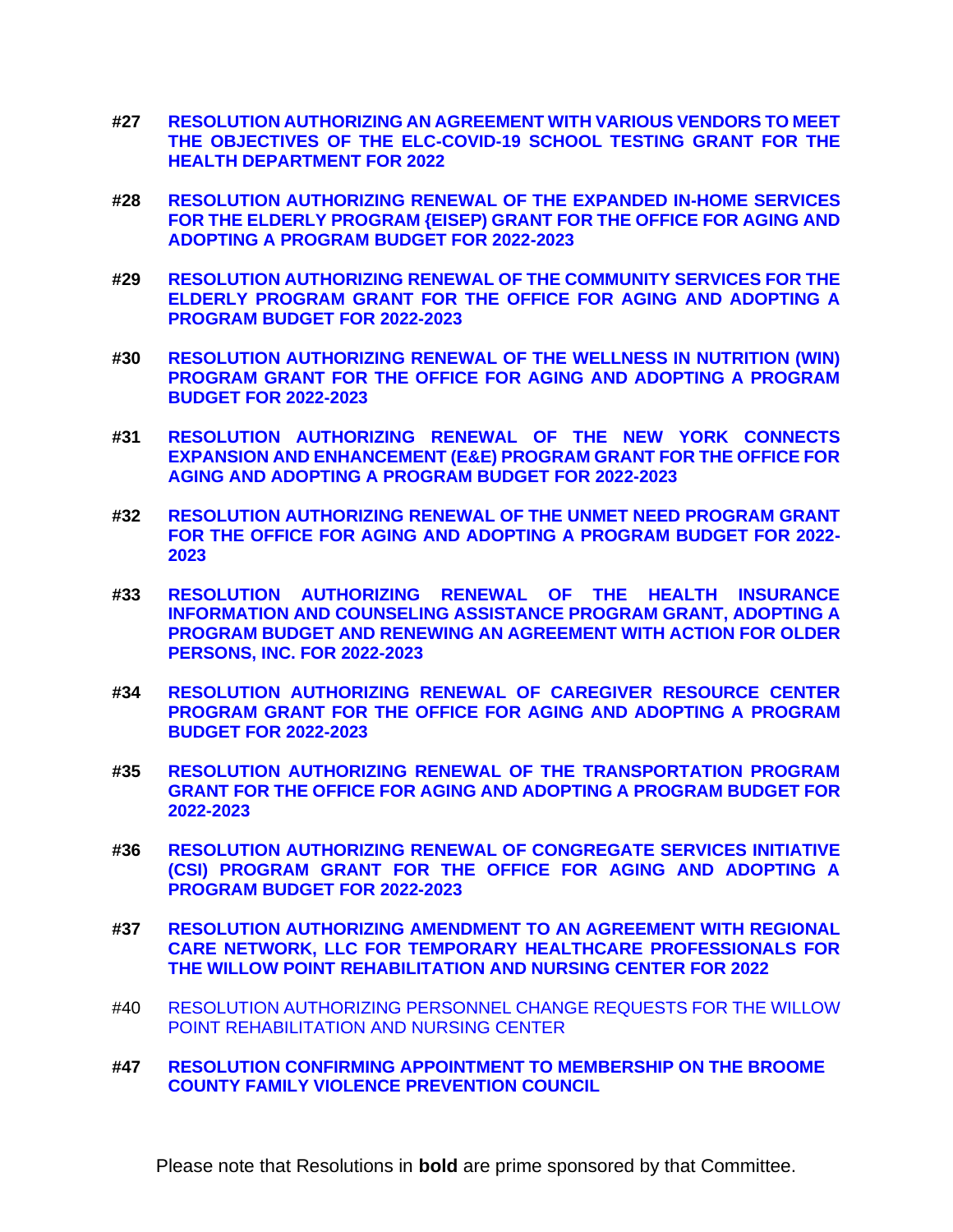**#55 [RESOLUTION AUTHORIZING AN AGREEMENT WITH HEALTHPRO HERITAGE LLC](https://www.gobroomecounty.com/sites/default/files/dept/legis/03172022-55.pdf)  [FOR REHABILITATION SERVICES FOR RESIDENTS OF THE WILLOW POINT](https://www.gobroomecounty.com/sites/default/files/dept/legis/03172022-55.pdf)  [REHABILITATION AND NURSING CENTER FOR 2022-2023](https://www.gobroomecounty.com/sites/default/files/dept/legis/03172022-55.pdf)**

## **#61 [RESOLUTION AUTHORIZING ACCEPTANCE OF CORONAVIRUS AID, RELIEF, AND](https://www.gobroomecounty.com/sites/default/files/dept/legis/03172022-61.pdf)  [ECONOMIC SECURITY \(CARES\) ACT PROGRAM FUNDS FOR THE WILLOW POINT](https://www.gobroomecounty.com/sites/default/files/dept/legis/03172022-61.pdf)  [REHABILITATION AND NURSING CENTER](https://www.gobroomecounty.com/sites/default/files/dept/legis/03172022-61.pdf)**

Lisa Wickens-Alteri of Capital Health Consulting, Chairwoman of the Willow Point Advisory Board Denise Johnson and Vestal Town Assessor Mark Minoia will address the committee regarding Willow Point Rehabilitation & Nursing Center.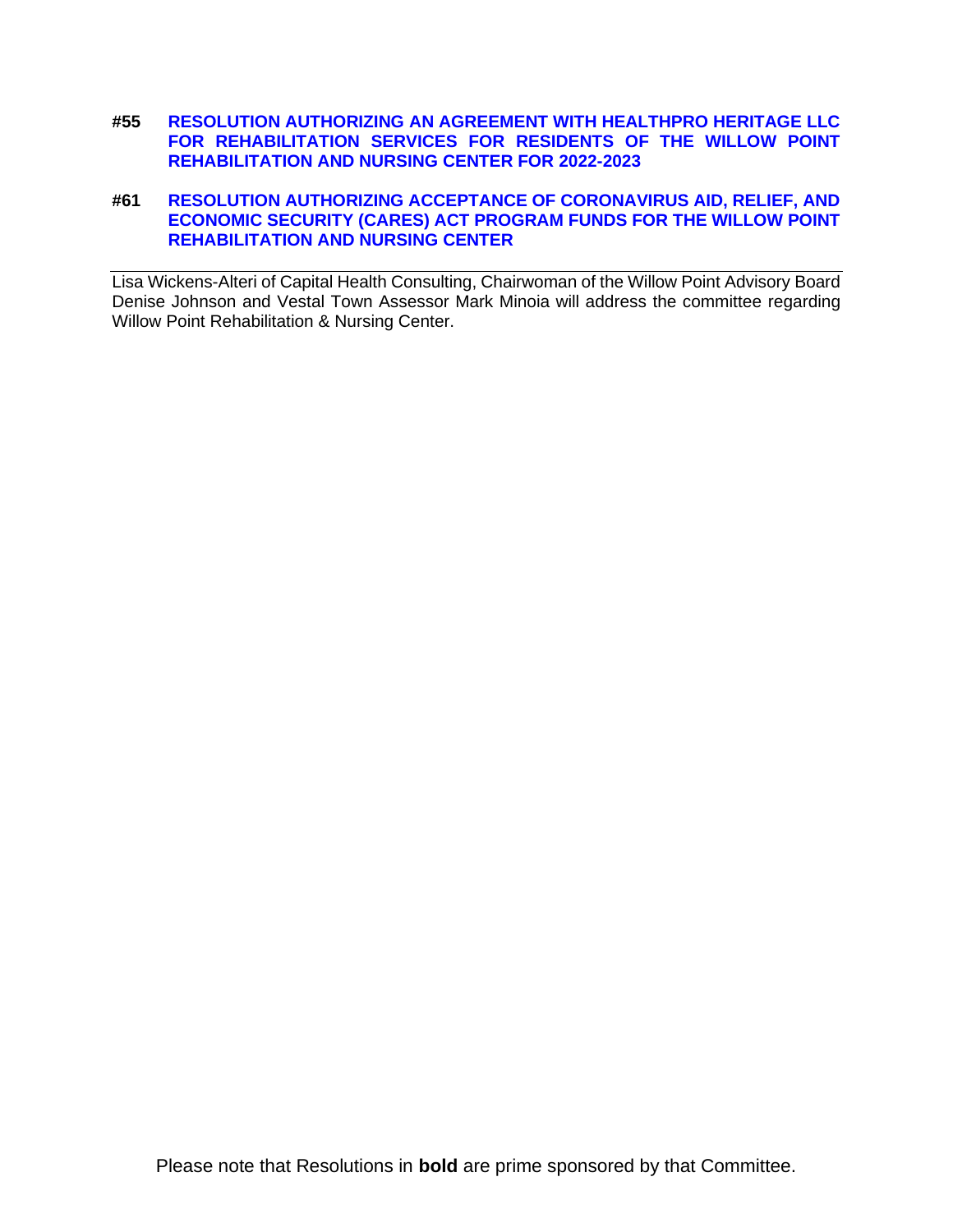### **AGENDA COUNTY ADMINISTRATION COMMITTEE Thursday, March 10, 2022 4:00 PM**

#### **<https://broome.zoom.us/j/86468466278> Meeting ID: 864 6846 6278 Dial In:1-646-558-8656**

- **#1 [RESOLUTION AUTHORIZING AN AGREEMENT WITH NEW YORK STATE POLICE](https://www.gobroomecounty.com/sites/default/files/dept/legis/03172022-01.pdf)  [FOR A COMPUTER MAINTENANCE AND SUPPORT MEMORANDUM OF](https://www.gobroomecounty.com/sites/default/files/dept/legis/03172022-01.pdf)  [UNDERSTANDING FOR THE DIVISION OF INFORMATION TECHNOLOGY FOR 2022-](https://www.gobroomecounty.com/sites/default/files/dept/legis/03172022-01.pdf) [2023](https://www.gobroomecounty.com/sites/default/files/dept/legis/03172022-01.pdf)**
- **#2 [RESOLUTION AUTHORIZING AMENDMENT TO THE AGREEMENT WITH PJ](https://www.gobroomecounty.com/sites/default/files/dept/legis/03172022-02.pdf)  [GRAVES AND DAUGHTER FOR LEASE OF A FOLDING AND INSERTING MACHINE](https://www.gobroomecounty.com/sites/default/files/dept/legis/03172022-02.pdf)  [FOR THE DIVISION OF INFORMATION TECHNOLOGY FOR 2018-2022](https://www.gobroomecounty.com/sites/default/files/dept/legis/03172022-02.pdf)**
- **#3 [RESOLUTION AUTHORIZING AN AGREEMENT WITH PRIME CARE MEDICAL OF](https://www.gobroomecounty.com/sites/default/files/dept/legis/03172022-03.pdf)  [NEW YORK, INC., FOR A COMPUTER MAINTENANCE AND SUPPORT AND PHONE](https://www.gobroomecounty.com/sites/default/files/dept/legis/03172022-03.pdf)  [USAGE MEMORANDUM OF UNDERSTANDING FOR THE DIVISION OF](https://www.gobroomecounty.com/sites/default/files/dept/legis/03172022-03.pdf)  [INFORMATION TECHNOLOGY FOR 2022-2025](https://www.gobroomecounty.com/sites/default/files/dept/legis/03172022-03.pdf)**
- **#4 [RESOLUTION AUTHORIZING AN AGREEMENT WITH AMERICAN GRILL FOR A](https://www.gobroomecounty.com/sites/default/files/dept/legis/03172022-04.pdf)  [PHONE SERVICE MEMORANDUM OF UNDERSTANDING FOR THE DIVISION OF](https://www.gobroomecounty.com/sites/default/files/dept/legis/03172022-04.pdf)  [INFORMATION TECHNOLOGY FOR 2021-2026](https://www.gobroomecounty.com/sites/default/files/dept/legis/03172022-04.pdf)**
- #39 [RESOLUTION AUTHORIZING A PERSONNEL CHANGE REQUEST FOR THE](https://www.gobroomecounty.com/sites/default/files/dept/legis/03172022-39.pdf)  [DIVISION OF INFORMATION TECHNOLOGY](https://www.gobroomecounty.com/sites/default/files/dept/legis/03172022-39.pdf)
- **#41 [RESOLUTION AUTHORIZING AN AGREEMENT WITH NAPOLI SHKOLNIK PLLC](https://www.gobroomecounty.com/sites/default/files/dept/legis/03172022-41.pdf)  [FOR PROFESSIONAL LEGAL SERVICES FOR THE DEPARTMENTS OF LAW AND](https://www.gobroomecounty.com/sites/default/files/dept/legis/03172022-41.pdf)  [AVIATION](https://www.gobroomecounty.com/sites/default/files/dept/legis/03172022-41.pdf)**
- #48 [RESOLUTION AUTHORIZING RETENTION OF \\$450,518.25 PER ANNUM \(APRIL 1,](https://www.gobroomecounty.com/sites/default/files/dept/legis/03172022-48.pdf)  [2022, THROUGH MARCH 31, 2023\) BY THE BROOME COUNTY CLERK FOR THE](https://www.gobroomecounty.com/sites/default/files/dept/legis/03172022-48.pdf)  [COUNTY OF BROOME FROM MORTGAGE TAXES](https://www.gobroomecounty.com/sites/default/files/dept/legis/03172022-48.pdf)
- **#54 [RESOLUTION AUTHORIZING AN INCREASE IN THE PETTY CASH FUND FOR THE](https://www.gobroomecounty.com/sites/default/files/dept/legis/03172022-54.pdf)  [OFFICE OF THE BROOME COUNTY CLERK](https://www.gobroomecounty.com/sites/default/files/dept/legis/03172022-54.pdf)**
- **#57 [RESOLUTION ADOPTING LOCAL LAW INTRO. NO. 2 OF 2022, ENTITLED: "A](https://www.gobroomecounty.com/sites/default/files/dept/legis/03172022-57.pdf)  [LOCAL LAW AMENDING ARTICLE IV OF THE BROOME COUNTY ADMINISTRATIVE](https://www.gobroomecounty.com/sites/default/files/dept/legis/03172022-57.pdf)  [CODE](https://www.gobroomecounty.com/sites/default/files/dept/legis/03172022-57.pdf)**

County Comptroller Alex McLaughlin will address the committee regarding Willow Point Rehabilitation & Nursing Center.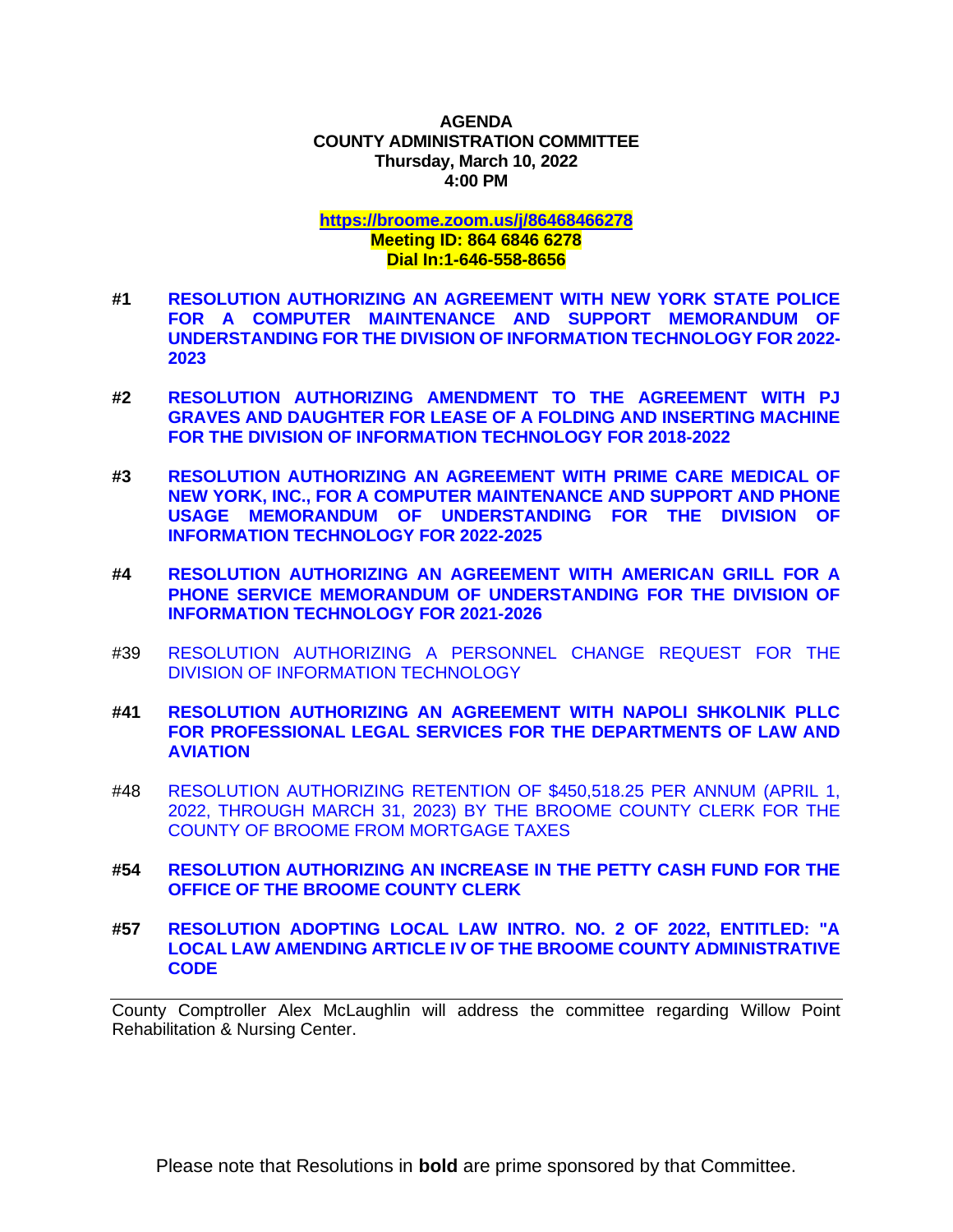## **AGENDA FINANCE COMMITTEE Thursday, March 10, 2022 4:15 PM**

# **<https://broome.zoom.us/j/86468466278>**

### **Meeting ID: 864 6846 6278 Dial In:1-646-558-8656**

- #1 [RESOLUTION AUTHORIZING AN AGREEMENT WITH NEW YORK STATE POLICE](https://www.gobroomecounty.com/sites/default/files/dept/legis/03172022-01.pdf)  [FOR A COMPUTER MAINTENANCE AND SUPPORT MEMORANDUM OF](https://www.gobroomecounty.com/sites/default/files/dept/legis/03172022-01.pdf)  [UNDERSTANDING FOR THE DIVISION OF INFORMATION TECHNOLOGY FOR 2022-](https://www.gobroomecounty.com/sites/default/files/dept/legis/03172022-01.pdf) [2023](https://www.gobroomecounty.com/sites/default/files/dept/legis/03172022-01.pdf)
- #2 [RESOLUTION AUTHORIZING AMENDMENT TO THE AGREEMENT WITH PJ GRAVES](https://www.gobroomecounty.com/sites/default/files/dept/legis/03172022-02.pdf)  [AND DAUGHTER FOR LEASE OF A FOLDING AND INSERTING MACHINE FOR THE](https://www.gobroomecounty.com/sites/default/files/dept/legis/03172022-02.pdf)  [DIVISION OF INFORMATION TECHNOLOGY FOR 2018-2022](https://www.gobroomecounty.com/sites/default/files/dept/legis/03172022-02.pdf)
- #3 [RESOLUTION AUTHORIZING AN AGREEMENT WITH PRIME CARE MEDICAL OF](https://www.gobroomecounty.com/sites/default/files/dept/legis/03172022-03.pdf)  [NEW YORK, INC., FOR A COMPUTER MAINTENANCE AND SUPPORT AND PHONE](https://www.gobroomecounty.com/sites/default/files/dept/legis/03172022-03.pdf)  [USAGE MEMORANDUM OF UNDERSTANDING FOR THE DIVISION OF](https://www.gobroomecounty.com/sites/default/files/dept/legis/03172022-03.pdf)  [INFORMATION TECHNOLOGY FOR 2022-2025](https://www.gobroomecounty.com/sites/default/files/dept/legis/03172022-03.pdf)
- #4 [RESOLUTION AUTHORIZING AN AGREEMENT WITH AMERICAN GRILL FOR A](https://www.gobroomecounty.com/sites/default/files/dept/legis/03172022-04.pdf)  [PHONE SERVICE MEMORANDUM OF UNDERSTANDING FOR THE DIVISION OF](https://www.gobroomecounty.com/sites/default/files/dept/legis/03172022-04.pdf)  [INFORMATION TECHNOLOGY FOR 2021-2026](https://www.gobroomecounty.com/sites/default/files/dept/legis/03172022-04.pdf)
- #5 [RESOLUTION AUTHORIZING ACCEPTANCE OF NEW YORK STATE SYSTEMS](https://www.gobroomecounty.com/sites/default/files/dept/legis/03172022-05.pdf)  [CHANGE AND INCLUSIVE OPPORTUNITIES NETWORK \(NY SCION\) PROGRAM](https://www.gobroomecounty.com/sites/default/files/dept/legis/03172022-05.pdf)  [GRANT FOR THE OFFICE OF EMPLOYMENT AND TRAINING AND ADOPTING A](https://www.gobroomecounty.com/sites/default/files/dept/legis/03172022-05.pdf)  [PROGRAM BUDGET FOR 2022](https://www.gobroomecounty.com/sites/default/files/dept/legis/03172022-05.pdf)
- #6 [RESOLUTION AUTHORIZING AN AGREEMENT WITH IDEA KRAFT FOR](https://www.gobroomecounty.com/sites/default/files/dept/legis/03172022-06.pdf)  [PROFESSIONAL SERVICES FOR THE OFFICE OF EMPLOYMENT AND](https://www.gobroomecounty.com/sites/default/files/dept/legis/03172022-06.pdf) TRAINING [FOR 2022](https://www.gobroomecounty.com/sites/default/files/dept/legis/03172022-06.pdf)

### **#7 [RESOLUTION AMENDING THE 2021 CAPITAL IMPROVEMENT PROGRAM](https://www.gobroomecounty.com/sites/default/files/dept/legis/03172022-07.pdf)**

- #13 [RESOLUTION AUTHORIZING AGREEMENTS WITH VARIOUS ARTISTS TO DISPLAY](https://www.gobroomecounty.com/sites/default/files/dept/legis/03172022-13.pdf)  [PUBLIC ART THROUGH THE iDISTRICTS MURALS AND MOSAICS PUBLIC ART](https://www.gobroomecounty.com/sites/default/files/dept/legis/03172022-13.pdf)  [PROGRAM FOR THE DEPARTMENT OF PLANNING FOR 2022-2024](https://www.gobroomecounty.com/sites/default/files/dept/legis/03172022-13.pdf)
- #14 [RESOLUTION AUTHORIZING AMENDMENT TO THE AGREEMENT WITH VARIOUS](https://www.gobroomecounty.com/sites/default/files/dept/legis/03172022-14.pdf)  [ARTISTS TO DISPLAY PUBLIC ART THROUGH THE iDISTRICTS MURALS AND](https://www.gobroomecounty.com/sites/default/files/dept/legis/03172022-14.pdf)  [MOSAICS PUBLIC ART PROGRAM FOR THE DEPARTMENT OF PLANNING FOR](https://www.gobroomecounty.com/sites/default/files/dept/legis/03172022-14.pdf)  [2021-2024](https://www.gobroomecounty.com/sites/default/files/dept/legis/03172022-14.pdf)

## **#15 [RESOLUTION AUTHORIZING THE REINSTATEMENT OF TAXES AND APPROVING](https://www.gobroomecounty.com/sites/default/files/dept/legis/03172022-15.pdf)  [THE SALE OF IN-REM FORECLOSURE PROPERTY TO THE FORMER OWNERS](https://www.gobroomecounty.com/sites/default/files/dept/legis/03172022-15.pdf)**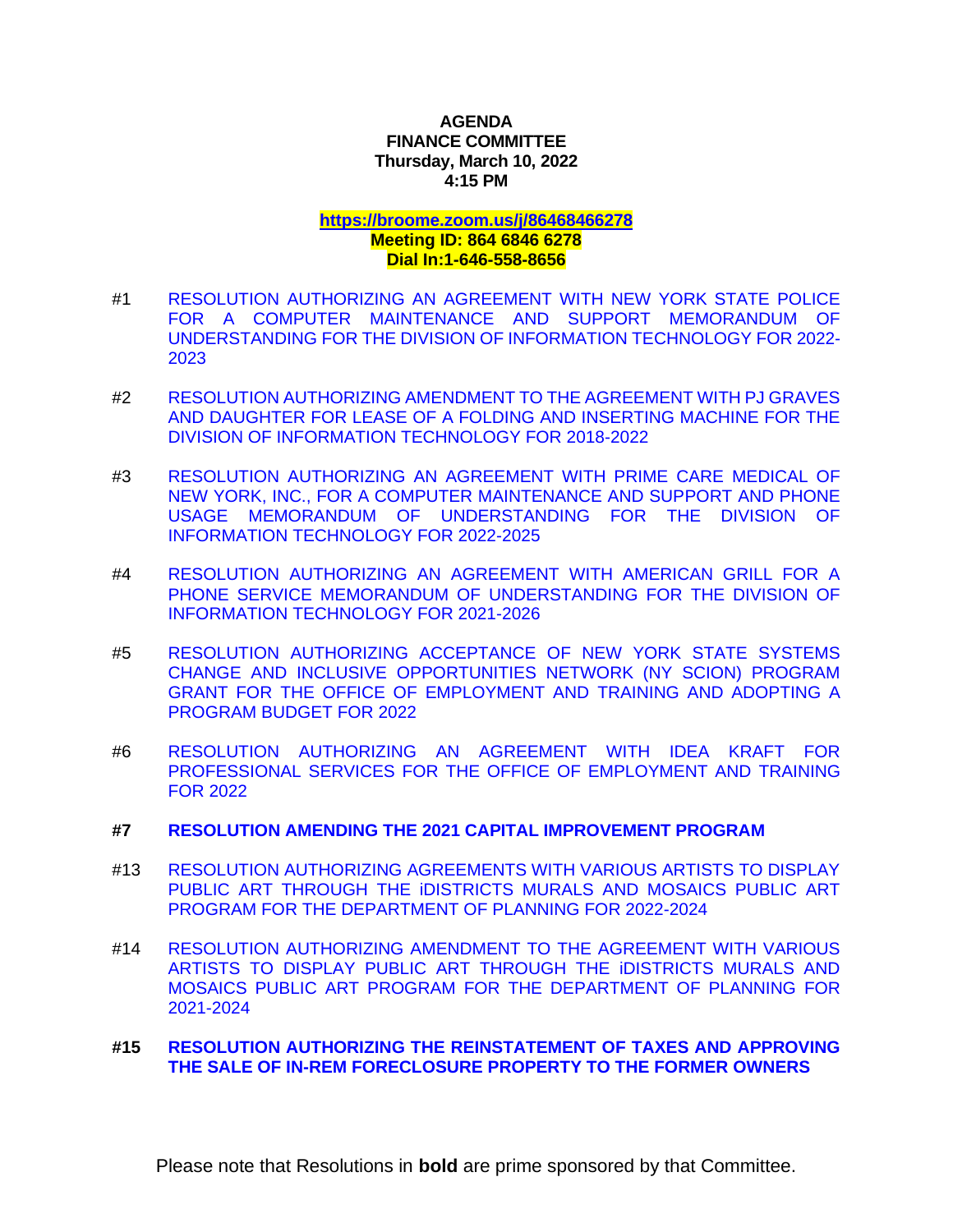## **#16 [RESOLUTION AUTHORIZING THE REINSTATEMENT OF CANCELLED TAXES ON A](https://www.gobroomecounty.com/sites/default/files/dept/legis/03172022-16.pdf)  [PARCEL IN THE TOWN OF UNION AND IN THE TOWN OF WINDSOR](https://www.gobroomecounty.com/sites/default/files/dept/legis/03172022-16.pdf)**

- #18 [RESOLUTION AUTHORIZING RENEWAL OF THE FLEXIBLE FUNDS FOR FAMILY](https://www.gobroomecounty.com/sites/default/files/dept/legis/03172022-18.pdf)  [SERVICES PROGRAM FOR THE DEPARTMENT OF SOCIAL SERVICES, ADOPTING](https://www.gobroomecounty.com/sites/default/files/dept/legis/03172022-18.pdf)  [A PROGRAM BUDGET AND RENEWING THE AGREEMENTS WITH THE BROOME](https://www.gobroomecounty.com/sites/default/files/dept/legis/03172022-18.pdf)  [COUNTY COUNCIL OF CHURCHES AND RISE FOR 2022-2023](https://www.gobroomecounty.com/sites/default/files/dept/legis/03172022-18.pdf)
- #19 [RESOLUTION AUTHORIZING RENEWAL OF THE HOMELESS CODE BLUE](https://www.gobroomecounty.com/sites/default/files/dept/legis/03172022-19.pdf)  [PROGRAM GRANT FOR THE DEPARTMENT OF SOCIAL SERVICES, ADOPTING A](https://www.gobroomecounty.com/sites/default/files/dept/legis/03172022-19.pdf)  [PROGRAM BUDGET, AND RENEWING AN AGREEMENT WITH THE VOLUNTEERS](https://www.gobroomecounty.com/sites/default/files/dept/legis/03172022-19.pdf)  [OF AMERICA, THE YWCA, THE YMCA AND A-1 COURTESY CAB TO ADMINISTER](https://www.gobroomecounty.com/sites/default/files/dept/legis/03172022-19.pdf)  [SAID PROGRAM FOR 2021-2022](https://www.gobroomecounty.com/sites/default/files/dept/legis/03172022-19.pdf)
- #21 [RESOLUTION AUTHORIZING THE ENTERING INTO AN AGREEMENT WITH](https://www.gobroomecounty.com/sites/default/files/dept/legis/03172022-21.pdf)  [CHILDREN'S HOME OF WYOMING CONFERENCE \(CHOWC\) FOR JUVENILE](https://www.gobroomecounty.com/sites/default/files/dept/legis/03172022-21.pdf)  [JUSTICE YOUTH ALTERNATIVES FOR THE DEPARTMENT OF SOCIAL SERVICES](https://www.gobroomecounty.com/sites/default/files/dept/legis/03172022-21.pdf)  [FOR THE PERIOD 2021-2022](https://www.gobroomecounty.com/sites/default/files/dept/legis/03172022-21.pdf)
- #22 [RESOLUTION AUTHORIZING RENEWAL OF THE CHILD FATALITY REVIEW TEAM](https://www.gobroomecounty.com/sites/default/files/dept/legis/03172022-22.pdf)  [PROGRAM GRANT FOR THE DEPARTMENT OF HEALTH AND ADOPTING A](https://www.gobroomecounty.com/sites/default/files/dept/legis/03172022-22.pdf)  [PROGRAM BUDGET FOR 2022-2023](https://www.gobroomecounty.com/sites/default/files/dept/legis/03172022-22.pdf)
- #23 [RESOLUTION AUTHORIZING RENEWAL OF THE IMMUNIZATION ACTION PLAN](https://www.gobroomecounty.com/sites/default/files/dept/legis/03172022-23a.pdf)  [GRANT FOR THE DEPARTMENT OF HEALTH AND ADOPTING A PROGRAM BUDGET](https://www.gobroomecounty.com/sites/default/files/dept/legis/03172022-23a.pdf)  [FOR 2022-2023](https://www.gobroomecounty.com/sites/default/files/dept/legis/03172022-23a.pdf)
- #24 [RESOLUTION AUTHORIZING RENEWAL OF THE HEALTHY NEIGHBORHOODS](https://www.gobroomecounty.com/sites/default/files/dept/legis/03172022-24.pdf)  [PROGRAM GRANT FOR THE DEPARTMENT](https://www.gobroomecounty.com/sites/default/files/dept/legis/03172022-24.pdf) OF HEALTH AND ADOPTING A [PROGRAM BUDGET FOR 2022-2023](https://www.gobroomecounty.com/sites/default/files/dept/legis/03172022-24.pdf)
- #25 [RESOLUTION AUTHORIZING RENEWAL OF THE YOUTH TOBACCO](https://www.gobroomecounty.com/sites/default/files/dept/legis/03172022-25.pdf)  [ENFORCEMENT AND PREVENTION PROGRAM GRANT FOR THE DEPARTMENT OF](https://www.gobroomecounty.com/sites/default/files/dept/legis/03172022-25.pdf)  [HEALTH AND ADOPTING A PROGRAM BUDGET FOR 2022-2023](https://www.gobroomecounty.com/sites/default/files/dept/legis/03172022-25.pdf)
- #26 [RESOLUTION AUTHORIZING RENEWAL OF THE ENHANCED WATER SUPPLY](https://www.gobroomecounty.com/sites/default/files/dept/legis/03172022-26a.pdf)  [PROGRAM GRANT FOR THE DEPARTMENT OF HEALTH AND ADOPTING A](https://www.gobroomecounty.com/sites/default/files/dept/legis/03172022-26a.pdf)  [PROGRAM BUDGET FOR 2022-2023](https://www.gobroomecounty.com/sites/default/files/dept/legis/03172022-26a.pdf)
- #27 [RESOLUTION AUTHORIZING AN AGREEMENT WITH VARIOUS VENDORS TO MEET](https://www.gobroomecounty.com/sites/default/files/dept/legis/03172022-27a.pdf)  [THE OBJECTIVES OF THE ELC-COVID-19 SCHOOL TESTING GRANT FOR THE](https://www.gobroomecounty.com/sites/default/files/dept/legis/03172022-27a.pdf)  [HEALTH DEPARTMENT FOR 2022](https://www.gobroomecounty.com/sites/default/files/dept/legis/03172022-27a.pdf)
- #28 [RESOLUTION AUTHORIZING RENEWAL OF THE EXPANDED IN-HOME SERVICES](https://www.gobroomecounty.com/sites/default/files/dept/legis/03172022-28.pdf)  FOR THE ELDERLY [PROGRAM {EISEP\) GRANT FOR THE OFFICE FOR AGING AND](https://www.gobroomecounty.com/sites/default/files/dept/legis/03172022-28.pdf)  [ADOPTING A PROGRAM BUDGET FOR 2022-2023](https://www.gobroomecounty.com/sites/default/files/dept/legis/03172022-28.pdf)
- #29 [RESOLUTION AUTHORIZING RENEWAL OF THE COMMUNITY SERVICES FOR THE](https://www.gobroomecounty.com/sites/default/files/dept/legis/03172022-29.pdf)  [ELDERLY PROGRAM GRANT FOR THE OFFICE FOR AGING AND ADOPTING A](https://www.gobroomecounty.com/sites/default/files/dept/legis/03172022-29.pdf)  PROGRAM [BUDGET FOR 2022-2023](https://www.gobroomecounty.com/sites/default/files/dept/legis/03172022-29.pdf)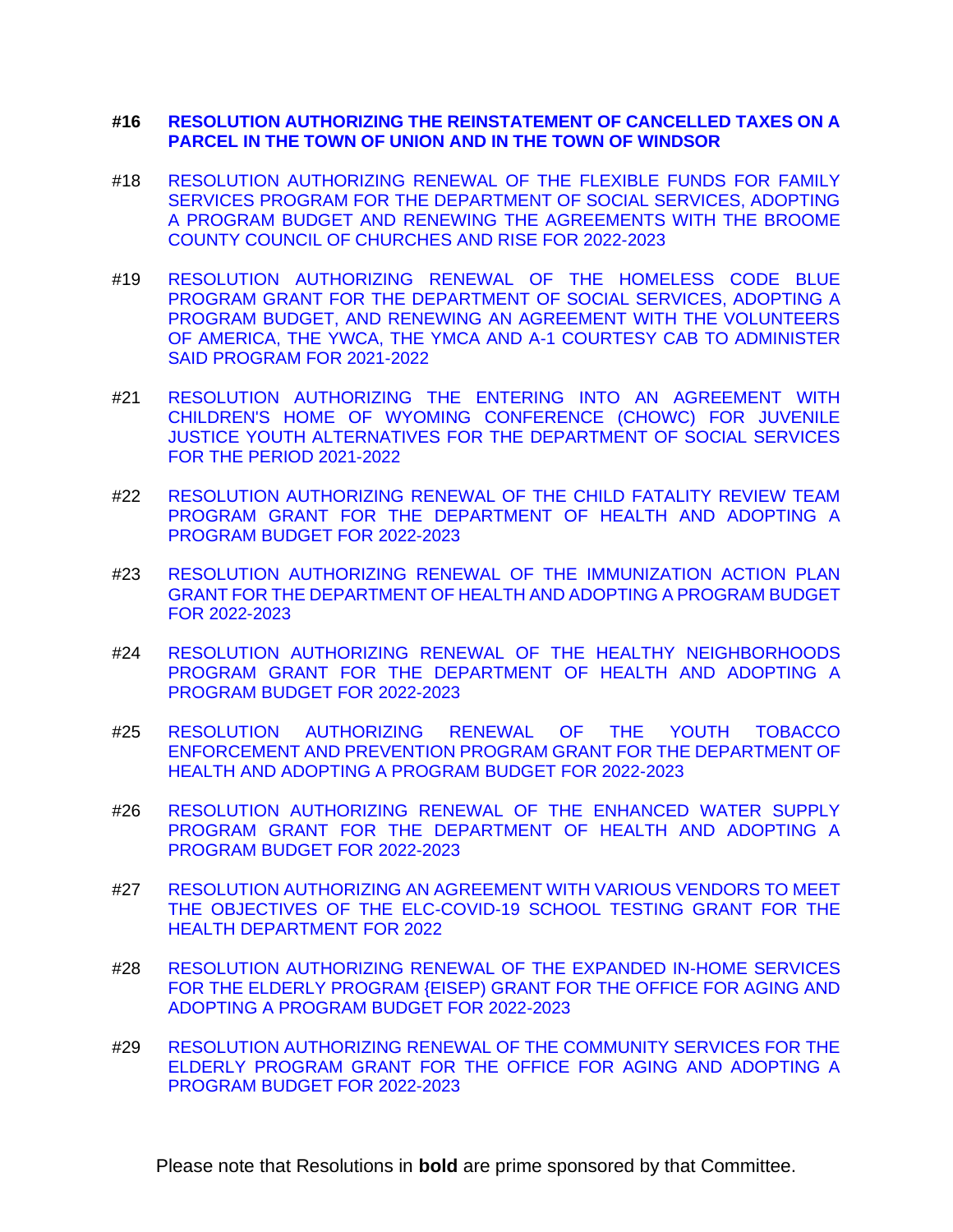- #30 [RESOLUTION AUTHORIZING RENEWAL OF THE WELLNESS IN NUTRITION \(WIN\)](https://www.gobroomecounty.com/sites/default/files/dept/legis/03172022-30a.pdf)  [PROGRAM GRANT FOR THE OFFICE FOR AGING AND ADOPTING A PROGRAM](https://www.gobroomecounty.com/sites/default/files/dept/legis/03172022-30a.pdf)  BUDGET [FOR 2022-2023](https://www.gobroomecounty.com/sites/default/files/dept/legis/03172022-30a.pdf)
- #31 [RESOLUTION AUTHORIZING RENEWAL OF THE NEW YORK CONNECTS](https://www.gobroomecounty.com/sites/default/files/dept/legis/03172022-31.pdf)  [EXPANSION AND ENHANCEMENT \(E&E\) PROGRAM GRANT FOR THE OFFICE FOR](https://www.gobroomecounty.com/sites/default/files/dept/legis/03172022-31.pdf)  [AGING AND ADOPTING A PROGRAM BUDGET FOR 2022-2023](https://www.gobroomecounty.com/sites/default/files/dept/legis/03172022-31.pdf)
- #32 [RESOLUTION AUTHORIZING RENEWAL OF THE UNMET NEED PROGRAM GRANT](https://www.gobroomecounty.com/sites/default/files/dept/legis/03172022-32.pdf)  [FOR THE OFFICE FOR AGING AND ADOPTING A PROGRAM BUDGET FOR 2022-](https://www.gobroomecounty.com/sites/default/files/dept/legis/03172022-32.pdf) [2023](https://www.gobroomecounty.com/sites/default/files/dept/legis/03172022-32.pdf)
- #33 [RESOLUTION AUTHORIZING RENEWAL OF THE HEALTH INSURANCE](https://www.gobroomecounty.com/sites/default/files/dept/legis/03172022-33.pdf)  [INFORMATION AND COUNSELING ASSISTANCE PROGRAM GRANT, ADOPTING A](https://www.gobroomecounty.com/sites/default/files/dept/legis/03172022-33.pdf)  [PROGRAM BUDGET AND RENEWING AN AGREEMENT WITH ACTION FOR OLDER](https://www.gobroomecounty.com/sites/default/files/dept/legis/03172022-33.pdf)  [PERSONS, INC. FOR 2022-2023](https://www.gobroomecounty.com/sites/default/files/dept/legis/03172022-33.pdf)
- #34 [RESOLUTION AUTHORIZING RENEWAL OF CAREGIVER RESOURCE CENTER](https://www.gobroomecounty.com/sites/default/files/dept/legis/03172022-34.pdf)  [PROGRAM GRANT FOR THE OFFICE FOR AGING AND ADOPTING A PROGRAM](https://www.gobroomecounty.com/sites/default/files/dept/legis/03172022-34.pdf)  [BUDGET FOR 2022-2023](https://www.gobroomecounty.com/sites/default/files/dept/legis/03172022-34.pdf)
- #35 [RESOLUTION AUTHORIZING RENEWAL OF THE TRANSPORTATION PROGRAM](https://www.gobroomecounty.com/sites/default/files/dept/legis/03172022-35.pdf)  [GRANT FOR THE OFFICE FOR AGING AND ADOPTING A PROGRAM BUDGET FOR](https://www.gobroomecounty.com/sites/default/files/dept/legis/03172022-35.pdf)  [2022-2023](https://www.gobroomecounty.com/sites/default/files/dept/legis/03172022-35.pdf)
- #36 [RESOLUTION AUTHORIZING RENEWAL OF CONGREGATE SERVICES INITIATIVE](https://www.gobroomecounty.com/sites/default/files/dept/legis/03172022-36.pdf)  [\(CSI\) PROGRAM GRANT FOR THE OFFICE FOR AGING AND ADOPTING A](https://www.gobroomecounty.com/sites/default/files/dept/legis/03172022-36.pdf)  [PROGRAM BUDGET FOR 2022-2023](https://www.gobroomecounty.com/sites/default/files/dept/legis/03172022-36.pdf)
- #37 [RESOLUTION AUTHORIZING AMENDMENT TO AN AGREEMENT WITH REGIONAL](https://www.gobroomecounty.com/sites/default/files/dept/legis/03172022-37.pdf)  [CARE NETWORK, LLC FOR TEMPORARY HEALTHCARE PROFESSIONALS FOR](https://www.gobroomecounty.com/sites/default/files/dept/legis/03172022-37.pdf)  [THE WILLOW POINT REHABILITATION AND NURSING CENTER FOR 2022](https://www.gobroomecounty.com/sites/default/files/dept/legis/03172022-37.pdf)
- #38 [RESOLUTION AUTHORIZING A PERMANENT MERIT PAY STIPEND PROGRAM FOR](https://www.gobroomecounty.com/sites/default/files/dept/legis/03172022-38.pdf)  [THE OFFICE OF THE DISTRICT ATTORNEY](https://www.gobroomecounty.com/sites/default/files/dept/legis/03172022-38.pdf)
- #39 [RESOLUTION AUTHORIZING A PERSONNEL CHANGE REQUEST FOR THE](https://www.gobroomecounty.com/sites/default/files/dept/legis/03172022-39.pdf)  [DIVISION OF INFORMATION TECHNOLOGY](https://www.gobroomecounty.com/sites/default/files/dept/legis/03172022-39.pdf)
- #40 [RESOLUTION AUTHORIZING PERSONNEL CHANGE REQUESTS FOR THE WILLOW](https://www.gobroomecounty.com/sites/default/files/dept/legis/03172022-40.pdf)  [POINT REHABILITATION AND NURSING CENTER](https://www.gobroomecounty.com/sites/default/files/dept/legis/03172022-40.pdf)
- #41 [RESOLUTION AUTHORIZING AN AGREEMENT WITH NAPOLI SHKOLNIK PLLC FOR](https://www.gobroomecounty.com/sites/default/files/dept/legis/03172022-41.pdf)  [PROFESSIONAL LEGAL SERVICES FOR THE DEPARTMENTS OF LAW AND](https://www.gobroomecounty.com/sites/default/files/dept/legis/03172022-41.pdf)  [AVIATION](https://www.gobroomecounty.com/sites/default/files/dept/legis/03172022-41.pdf)
- #42 [RESOLUTION AUTHORIZING THE EXPENDITURE OF AMERICAN RESCUE PLAN](https://www.gobroomecounty.com/sites/default/files/dept/legis/03172022-42.pdf)  [ACT \(ARPA\) FUNDS AND ADOPTING A PROGRAM GRANT BUDGET FOR THE](https://www.gobroomecounty.com/sites/default/files/dept/legis/03172022-42.pdf)  [DEPARTMENT OF AVIATION FOR 2021-2025](https://www.gobroomecounty.com/sites/default/files/dept/legis/03172022-42.pdf)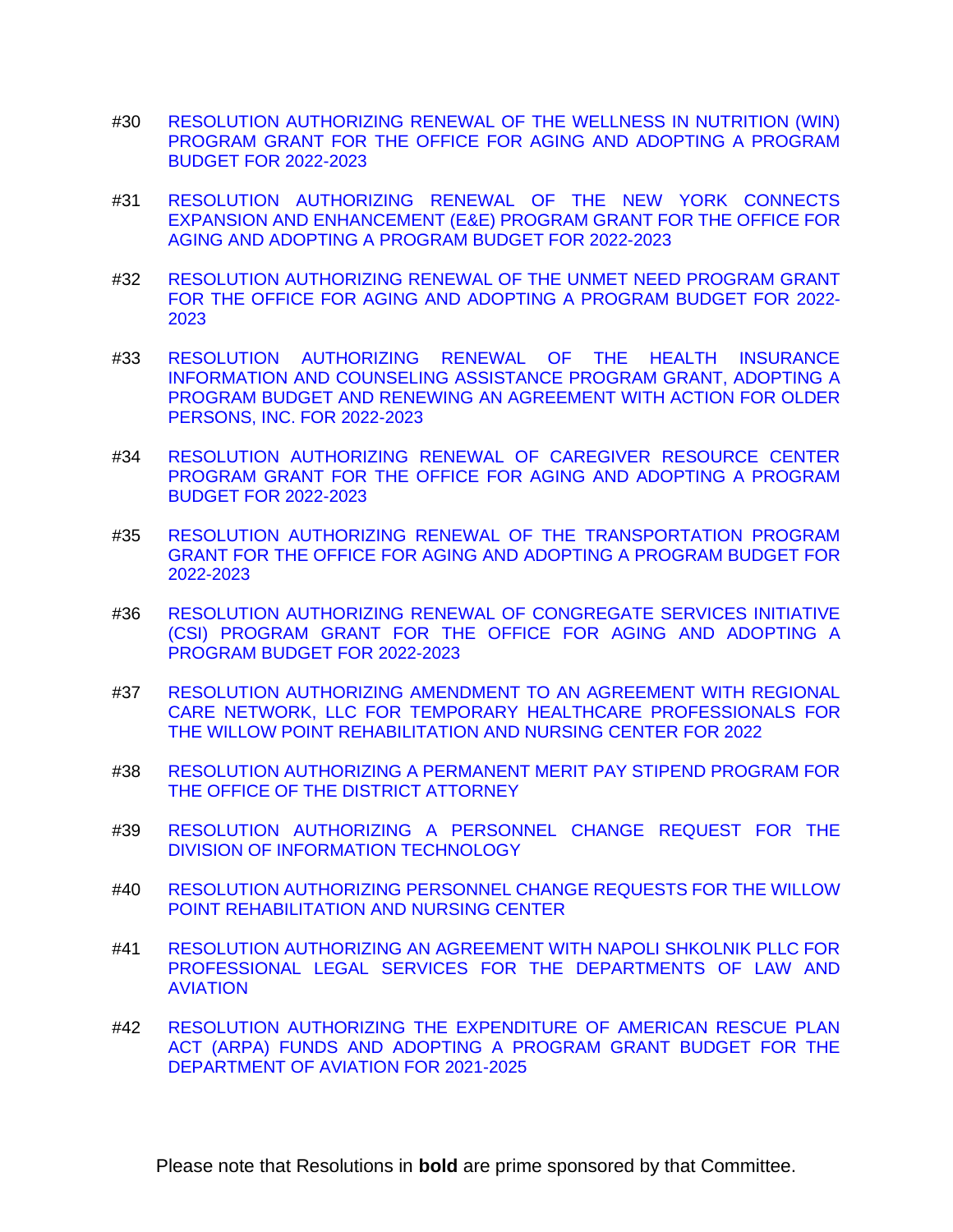- #43 [RESOLUTION AUTHORIZING AMENDMENT TO THE AGREEMENT WITH GHD](https://www.gobroomecounty.com/sites/default/files/dept/legis/03172022-43.pdf)  [CONSULTING ENGINEERS FOR PROFESSIONAL SERVICES FOR THE DIVISION OF](https://www.gobroomecounty.com/sites/default/files/dept/legis/03172022-43.pdf)  [SOLID WASTE MANAGEMENT FOR 2010-2022](https://www.gobroomecounty.com/sites/default/files/dept/legis/03172022-43.pdf)
- #44 [RESOLUTION AUTHORIZING AN AGREEMENT WITH THE TOWN OF TRIANGLE FOR](https://www.gobroomecounty.com/sites/default/files/dept/legis/03172022-44.pdf)  [SNOW AND ICE CONTROL ON COUNTY ROADS AND HIGHWAYS FOR 2022](https://www.gobroomecounty.com/sites/default/files/dept/legis/03172022-44.pdf)
- #45 [RESOLUTION AUTHORIZING LABOR AGREEMENT WITH BROOME COUNTY](https://www.gobroomecounty.com/sites/default/files/dept/legis/03172022-45a.pdf)  [SHERIFF'S LAW ENFORCEMENT OFFICERS ASSOCIATION LOCAL 8500 FOR 2020-](https://www.gobroomecounty.com/sites/default/files/dept/legis/03172022-45a.pdf) [2024](https://www.gobroomecounty.com/sites/default/files/dept/legis/03172022-45a.pdf)
- **#48 [RESOLUTION AUTHORIZING RETENTION OF \\$450,518.25 PER ANNUM \(APRIL 1,](https://www.gobroomecounty.com/sites/default/files/dept/legis/03172022-48.pdf)  [2022, THROUGH MARCH 31, 2023\) BY THE BROOME COUNTY CLERK FOR THE](https://www.gobroomecounty.com/sites/default/files/dept/legis/03172022-48.pdf)  [COUNTY OF BROOME FROM MORTGAGE TAXES](https://www.gobroomecounty.com/sites/default/files/dept/legis/03172022-48.pdf)**
- **#49 [RESOLUTION AMENDING BOND RESOLUTION 2020-364 DATED NOVEMBER 9,](https://www.gobroomecounty.com/sites/default/files/dept/legis/03172022-49.pdf)  [2020 AND AS AMENDED BY RESOLUTION 2021-69 HERETOFOR ADOPTED BY THE](https://www.gobroomecounty.com/sites/default/files/dept/legis/03172022-49.pdf)  COUNTY LEGISLATURE OF [THE COUNTY OF BROOME, NEW YORK WITH](https://www.gobroomecounty.com/sites/default/files/dept/legis/03172022-49.pdf)  [RESPECT TO THE MAXIMUM ESTIMATED COSTS AND PLANNED FINANCING](https://www.gobroomecounty.com/sites/default/files/dept/legis/03172022-49.pdf)  [THEREFORE](https://www.gobroomecounty.com/sites/default/files/dept/legis/03172022-49.pdf)**
- **#50 [RESOLUTION AMENDING BOND RESOLUTION 2019-491 DATED NOVEMBER 15, 2019](https://www.gobroomecounty.com/sites/default/files/dept/legis/03172022-50.pdf)  [AS AMENDED BY RESOLUTION 2020-126, AS AMENDED BY RESOLUTION 2021-68](https://www.gobroomecounty.com/sites/default/files/dept/legis/03172022-50.pdf)  [HERETOFOR ADOPTED BY THE COUNTY LEGISLATURE OF THE COUNTY OF](https://www.gobroomecounty.com/sites/default/files/dept/legis/03172022-50.pdf)  [BROOME, NEW YORK WITH RESPECT TO THE MAXIMUM ESTIMATED COSTS AND](https://www.gobroomecounty.com/sites/default/files/dept/legis/03172022-50.pdf)  [PLANNED FINANCING THEREFORE](https://www.gobroomecounty.com/sites/default/files/dept/legis/03172022-50.pdf)**
- **#51 [RESOLUTION AMENDING BOND RESOLUTION 18-406 DATED NOVEMBER 15, 2018 AS](https://www.gobroomecounty.com/sites/default/files/dept/legis/03172022-51.pdf)  [AMENDED BY RESOLUTION 2019-174 AND AS AMENDED BY RESOLUTION 2020-125](https://www.gobroomecounty.com/sites/default/files/dept/legis/03172022-51.pdf)  [AND AS AMENDED BY RESOLUTION 2021-67 HERETOFORE ADOPTED BY THE](https://www.gobroomecounty.com/sites/default/files/dept/legis/03172022-51.pdf)  [COUNTY LEGISLATURE OF THE COUNTY OF BROOME NEW YORK ON SAID DATE](https://www.gobroomecounty.com/sites/default/files/dept/legis/03172022-51.pdf)  WITH RESPECT TO THE [MAXIMUM ESTIMATED COST AND PLAN OF FINANCING](https://www.gobroomecounty.com/sites/default/files/dept/legis/03172022-51.pdf)  [THEREFORE](https://www.gobroomecounty.com/sites/default/files/dept/legis/03172022-51.pdf)**
- **#52 [RESOLUTION AMENDING BOND RESOLUTION 17-389 DATED NOVEMBER 2, 2017 AS](https://www.gobroomecounty.com/sites/default/files/dept/legis/03172022-52a.pdf)  AMENDED BY RESOLUTION 2018-44 [AND AS AMENDED BY RESOLUTION 2019-173](https://www.gobroomecounty.com/sites/default/files/dept/legis/03172022-52a.pdf)  [AND AS AMENDED BY 2020-124 HERETOFORE ADOPTED BY THE COUNTY](https://www.gobroomecounty.com/sites/default/files/dept/legis/03172022-52a.pdf)  [LEGISLATURE OF THE COUNTY OF BROOME NEW YORK ON SAID DATE WITH](https://www.gobroomecounty.com/sites/default/files/dept/legis/03172022-52a.pdf)  [RESPECT TO THE MAXIMUM ESTIMATED COST AND PLAN OF FINANCING](https://www.gobroomecounty.com/sites/default/files/dept/legis/03172022-52a.pdf)  [THEREFORE](https://www.gobroomecounty.com/sites/default/files/dept/legis/03172022-52a.pdf)**
- **#53 [RESOLUTION AMENDING THE 2019 CAPITAL IMPROVEMENT PROGRAM](https://www.gobroomecounty.com/sites/default/files/dept/legis/03172022-53.pdf)**
- #54 [RESOLUTION AUTHORIZING AN INCREASE IN THE PETTY CASH FUND FOR THE](https://www.gobroomecounty.com/sites/default/files/dept/legis/03172022-54.pdf)  [OFFICE OF THE BROOME COUNTY CLERK](https://www.gobroomecounty.com/sites/default/files/dept/legis/03172022-54.pdf)
- #55 [RESOLUTION AUTHORIZING AN AGREEMENT WITH HEALTHPRO HERITAGE LLC](https://www.gobroomecounty.com/sites/default/files/dept/legis/03172022-55.pdf)  [FOR REHABILITATION SERVICES FOR RESIDENTS OF THE WILLOW POINT](https://www.gobroomecounty.com/sites/default/files/dept/legis/03172022-55.pdf)  [REHABILITATION AND NURSING CENTER FOR 2022-2023](https://www.gobroomecounty.com/sites/default/files/dept/legis/03172022-55.pdf)
- #56 [RESOLUTION AUTHORIZING AMENDMENT TO THE AGREEMENT WITH DISH](https://www.gobroomecounty.com/sites/default/files/dept/legis/03172022-56.pdf)  [WIRELESS LLC FOR THE OFFICE OF EMERGENCY SERVICES FOR 2021-2026](https://www.gobroomecounty.com/sites/default/files/dept/legis/03172022-56.pdf)